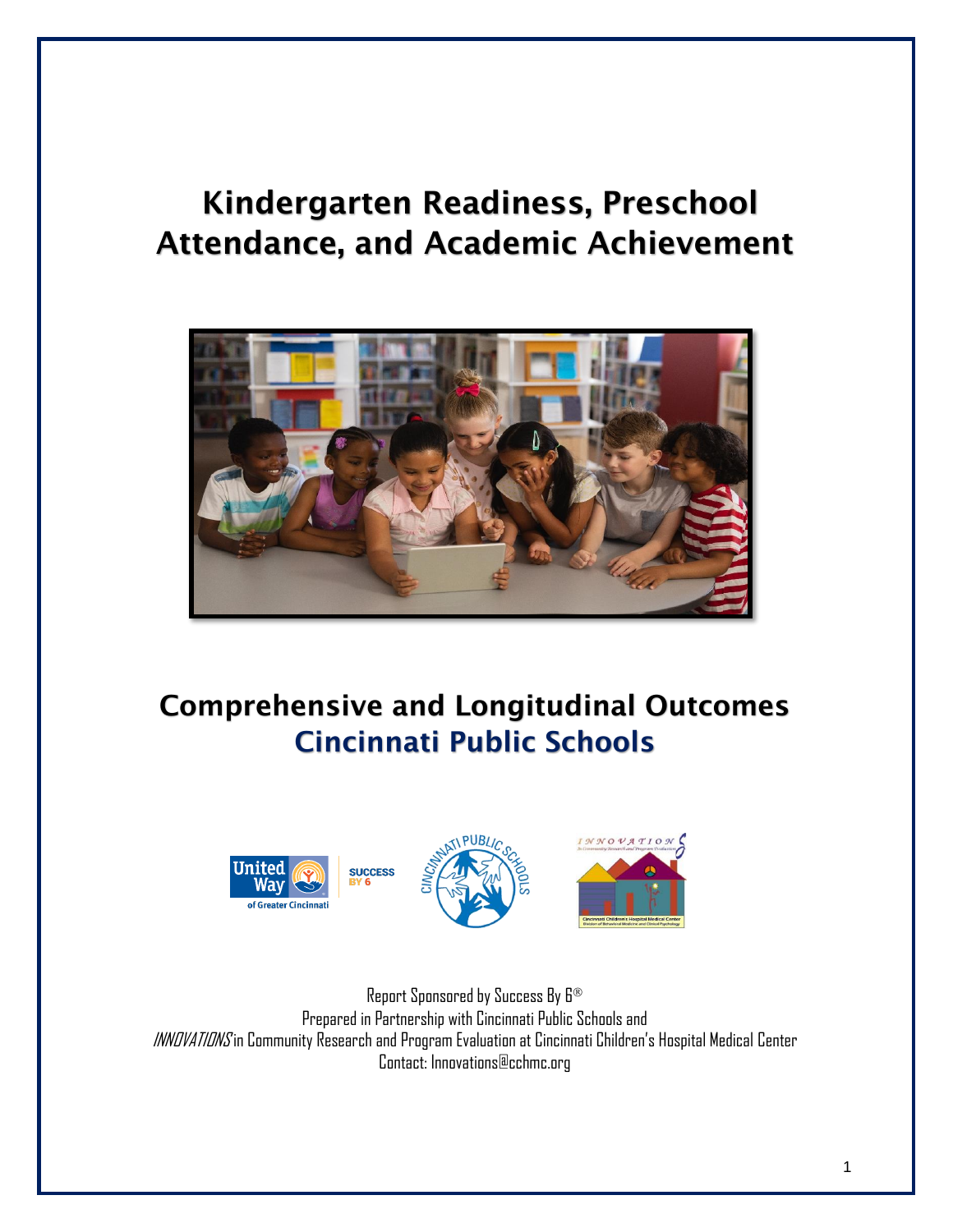### Public Release Date January 23, 2020

# Table of Contents

| Part B. Preschool Attendance: Kindergarten Readiness and Academic Outcomes23 |  |
|------------------------------------------------------------------------------|--|
|                                                                              |  |
|                                                                              |  |
|                                                                              |  |
|                                                                              |  |
|                                                                              |  |
|                                                                              |  |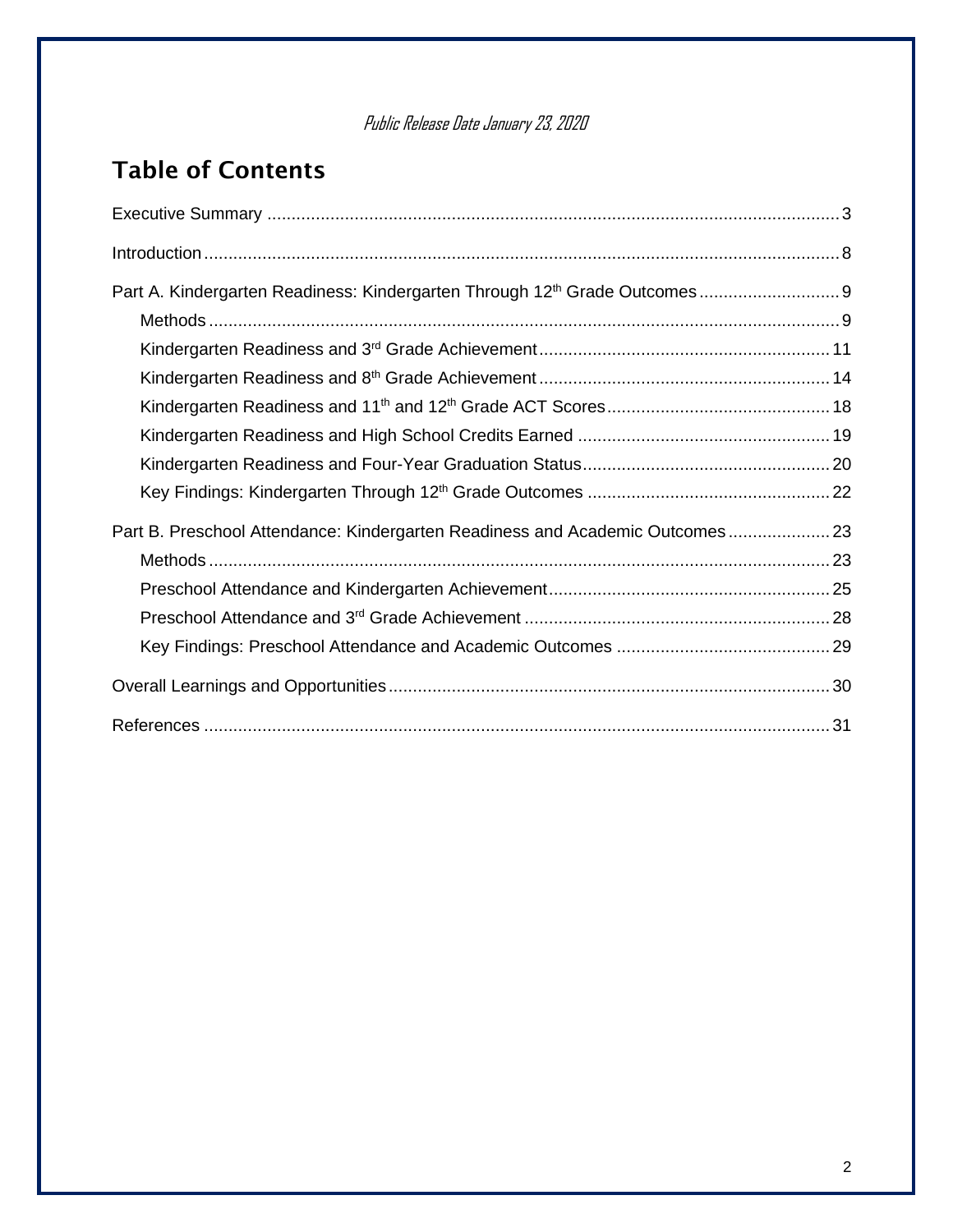# Kindergarten Readiness, Preschool Attendance, and Academic Achievement: Comprehensive and Longitudinal Outcomes

# <span id="page-2-0"></span>EXECUTIVE SUMMARY

This evaluation examines the relationship between kindergarten readiness and academic achievement through high school graduation. The relationship between preschool attendance, kindergarten readiness and academic outcomes was also assessed for a subset of students who attended preschool prior to kindergarten. This evaluation is timely given emerging literature on the importance of preschool, early literacy, and school readiness, and their links to long-term student achievement and success.

For students attending Cincinnati Public Schools (CPS), kindergarten readiness was assessed using the Kindergarten Readiness Assessment-Literacy or the (KRA-L), which measures literacy skills and academic readiness. The KRA-L was administered to kindergarten students in the State of Ohio between August through October during the academic years of 2004-05, 2005-06, and 2006-07. For this evaluation, and consistent with the scoring guidelines for the KRA-L, students who scored 19-29 points (out of 29 possible points) were considered "on-track" for kindergarten readiness and literacy. The KRA-L is also scored according to achievement bands: Band 3 (Assess for enriched instruction; 24-29 points); Band 2 (Assess for targeted instruction; 14-23 points); and Band 1 (Assess broadly for intense instruction; 0-13 points). Data were analyzed by *INNOVATIONS* in Community Research and Program Evaluation of Cincinnati Children's Hospital Medical Center using de-identified records, in partnership with CPS and the United Way of Greater Cincinnati Success By  $6^{\circ}$ . The current report focuses on the long-term impact of kindergarten readiness with the aims of the evaluation as follows:

#### 1. **Kindergarten Readiness Through 12th Grade Outcomes**

- a. To evaluate academic outcomes related to kindergarten readiness. Academic outcome variables include 3<sup>rd</sup> grade literacy/math, 8<sup>th</sup> grade literacy/math and 12<sup>th</sup> grade credits, ACT and high school graduation.
- b. Assess whether there are differences in kindergarten readiness or academic outcomes related to race and socio-economic status (SES) variables (using free and reduced lunch status as a proxy for SES).

#### 2. **Preschool Attendance, Kindergarten Readiness and Academic Outcomes**

- a. To evaluate academic outcomes related to preschool enrollment in a subset of children who attended preschool prior to kindergarten. Short-term academic outcome variables include kindergarten readiness and 3<sup>rd</sup> grade literacy/math.
- b. Assess whether there are any differences on academic outcomes related to race and socio-economic status (SES) variables (using free and reduced lunch status as a proxy for SES).

### A. Kindergarten Readiness: Kindergarten through 12th Grade Outcomes

Kindergarten readiness was predictive of academic outcomes throughout a student's high school experience. Students who were "on-track" on the KRA-L were **314% more likely** to score proficient on the  $3<sup>rd</sup>$  grade Math OAT compared to students who were not "on- track". Students who were "on-track" on the KRA-L were 370% more likely to score proficient on the 3<sup>rd</sup> grade Reading OAT compared to students who were not "on-track". Students who were "on-track" on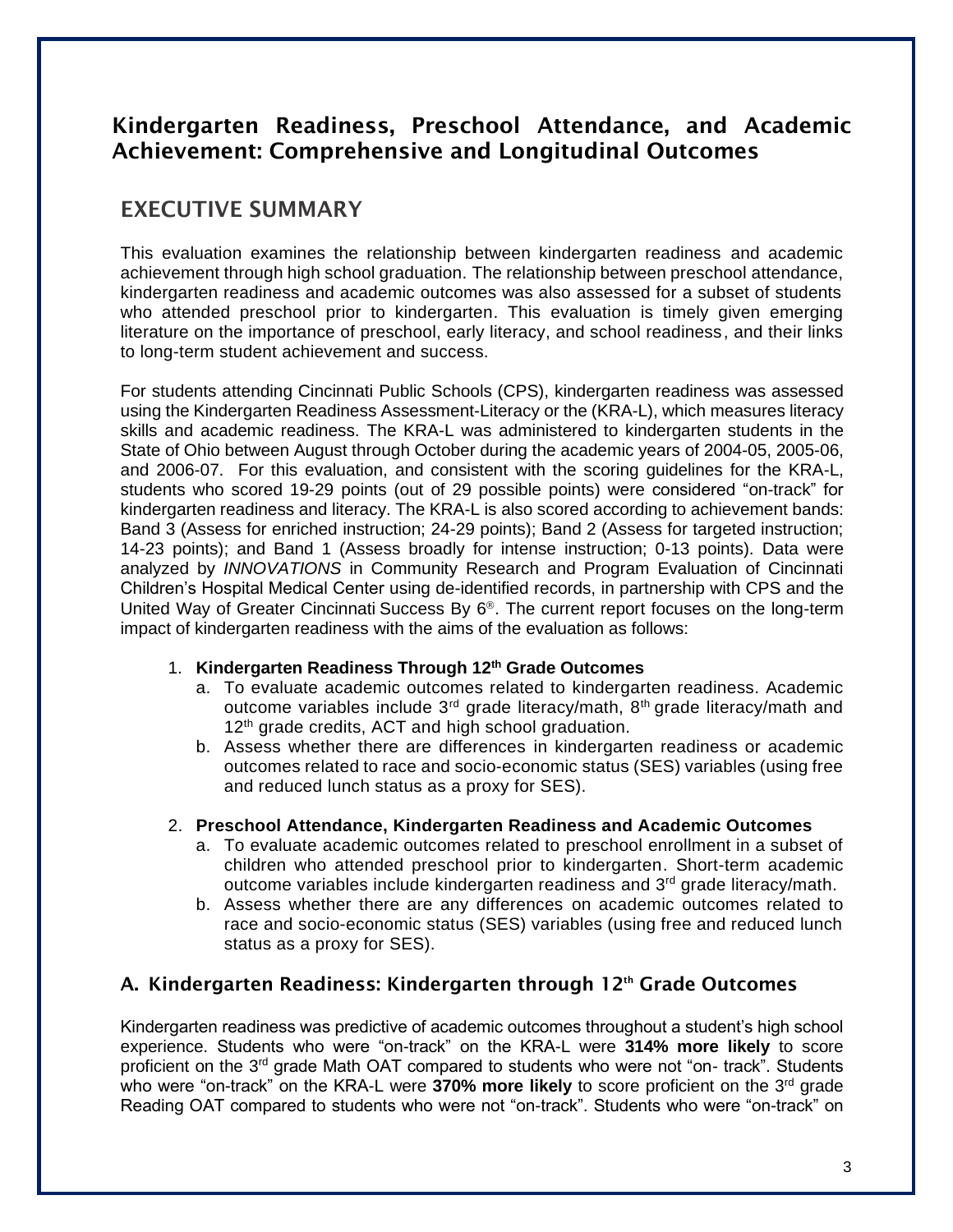the KRA-L were **228% more likely** to score proficient on the 8th grade Math OAT compared to students who were not "on- track". Students who were "on-track" on the KRA-L were **276% more likely** to score proficient on the 8<sup>th</sup> grade Reading OAT compared to students who were not "ontrack". Students who were "on-track" for kindergarten readiness scored on average **5.08 points higher** on the ACT for 11<sup>th</sup> graders and **4.3 points higher** for 12<sup>th</sup> graders compared to students who were not on-track. Students who were on "on-track" for kindergarten readiness completed, on average, **1.6 more credits** by the end of 12<sup>th</sup> grade than those who were not ready. Students who were ready for kindergarten were **118% more likely** to graduate on time compared to students who were not ready. All these relationships are even stronger when comparing students who scored in Band 3 to students who scored in Bands 1 and 2.



#### **Key Findings - Kindergarten Readiness: Kindergarten Through 12th Grade Outcomes:**

- 1. **Kindergarten Readiness Impacts 3rd and 8th Grade Achievement:** Students who were ontrack for kindergarten readiness/literacy (score of 19 or higher) and those who were in Band 3 (score of 24 or higher) performed significantly better on  $3<sup>rd</sup>$  and  $8<sup>th</sup>$  grade reading and math. For students who were on-track in kindergarten, 33.6% more students were proficient in reading compared to students who were not on-track in kindergarten (23.9% difference for  $8<sup>th</sup>$  grade reading proficiency). For students who were on-track in kindergarten, 31% more students were proficient in math compared to students who were not on-track in kindergarten (27% difference for  $8<sup>th</sup>$  grade math proficiency).
- 2. **Kindergarten Readiness is Related to Long-Term Achievement:** There were long-term achievement outcomes such as higher ACT scores, more credits earned, and greater likelihood of high school graduation associated with being on-track for kindergarten readiness (score of 19 or higher) compared to not being on-track for kindergarten readiness (Score of 18 or lower). Increased graduation, employment and college enrollment also results in community and economic benefits for students and society.
- 3. **For Low Income Students, Kindergarten Readiness Matters Most:** Kindergarten readiness reduced academic risks, especially for low income students. Of students who were on-track for kindergarten, 30% more students who were reading proficient compared to students who were not on-track for kindergarten (23.9% difference for 8<sup>th</sup> grade reading proficiency). Similar trends were noted for math proficiency.
- 4. **Pursue Opportunities to Address Gaps in Readiness and Achievement:** Note that many students entered school ready to learn and succeed, while other students needed supports to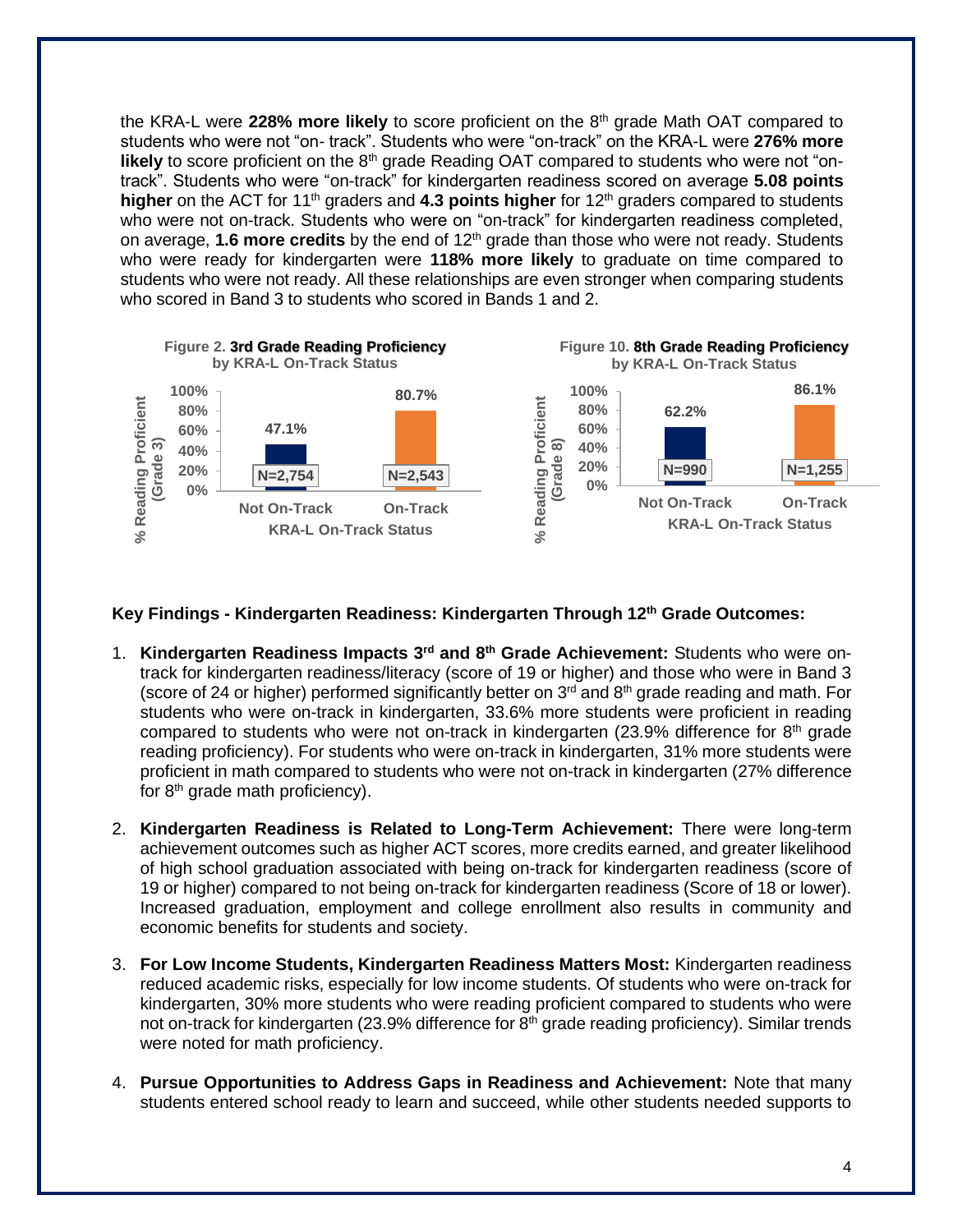adapt, learn and/or achieve. While some students were not on-track in kindergarten, they were all valued, and many of them made gains, succeeded, and graduated.

**5. Ensure Support and Success of All Students:** Future efforts will need to examine best practices to ensure the support, achievement, and success of all students regardless of income, race, or background. This will include ensuring that students who may not be prepared for kindergarten will graduate ready to succeed in life.

### **B.** Preschool Attendance: Kindergarten Readiness and Academic **Outcomes**

A subset of the students in the kindergarten readiness cohorts (for the 2004-05, 2005-06 and 2006-07 academic years attended CPS preschool (22.3%). This evaluation does not account for students who may have attended non-CPS preschools. CPS preschool attendance was predictive of kindergarten readiness. Students who attended preschool were **53% more likely**  to score "on-track" on the KRA-L compared to students who did not attend preschool Students with two years of CPS preschool (58.5%) performed better on the KRA-L than those with 1 year (52.2%) and those with no CPS preschool (44.1%). Students with 2 years of preschool attendance were **79% more likely** to score "on-track" on the KRA-L compared to students who did not attend. Students with 2 years of preschool attendance were **29% more likely** to score "on-track" on the KRA-L compared to students with only 1 year of preschool attendance. Black and low-income children especially benefited from preschool attendance. African-American/Black children who attended preschool were **66% more likely** to score "on-track" on the KRA-L compared to black children who did not attend. Low income children who attended preschool were **74% more likely** to score "on-track" on the KRA-L compared to low income children who did not attend. Preschool attendance is critically important as students who attended preschool regularly (90% or more days) were **149% more likely** to be ready for kindergarten compared to children who were chronically absent. Also, students who attended preschool on a regular basis were **58% more likely** to score proficient on the 3rd grade Reading OAT compared to students who were chronically absent. Note that no effects for preschool were found beyond  $3<sup>rd</sup>$  grade. Because CPS preschools were meeting the highest quality standards set forth by the Ohio Department of Education (ODE) at that time.

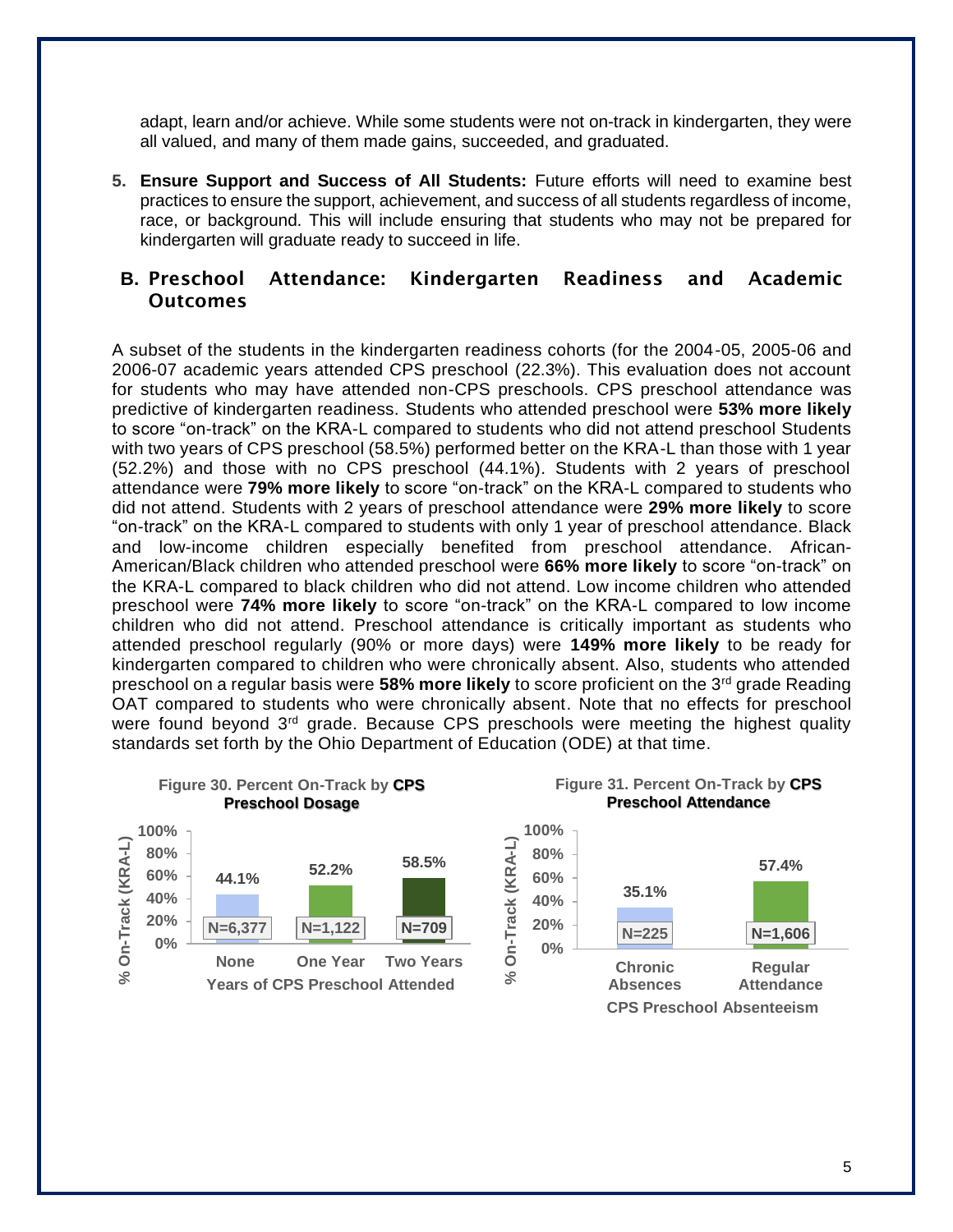#### **Key Findings - Preschool Attendance: Kindergarten Readiness and Academic Outcomes**

- 1. **Preschool Attendance Supports Kindergarten Readiness:** Preschool attendance significantly increases children's kindergarten readiness on the KRA-L. Children who attended preschool were 53% more likely to be measured as on-track for kindergarten on the KRA-L (54.8% on-track) compared to those who did not attend preschool (44.2% ontrack).
- 2. **Daily Attendance is Important to Learning and Kindergarten Readiness:** Preschool attendance is critical to improving kindergarten readiness. Children who attend more days (>90% of days) during a school year were significantly more ready for kindergarten (KRA-L). Those with regular attendance were 149% more likely to be on-track for kindergarten (57.4% ready) compared to 35.1% ready for those with chronic absenteeism (<90% attendance).
- 3. **More Years of Preschool Benefits Children:** Children with more years of preschool are more ready for kindergarten (KRA-L). Only 44.1% of children were on-track for readiness in kindergarten with no preschool, whereas 58.5% of children with two (2) years of preschool were on-track for kindergarten, and 52.2% of children with one (1) year of preschool were on-track for kindergarten.
- 4. **Low Income and African/Black Students Especially Benefit from Preschool**: Low income students who attended preschool were 74% more likely to score on-track on the KRA-L compared to their peers who did not attend preschool. African-American students who attended preschool were 66% more likely to score on-track on the KRA-L compared to their peers who did not attend preschool.
- 5. **Preschool Benefits Children Through 3rd Grade**: The benefits of preschool were sustained through 3<sup>rd</sup> grade, with children who attended two years of preschool showing higher 3<sup>rd</sup> grade reading achievement scores compared to children who did not attend preschool. Children who attended preschool regularly (>90% attendance) showed higher 3<sup>rd</sup> grade reading scores compared to those who did not attend regularly (<90% attendance).
- 6. **Expand Knowledge and Understanding Through Evaluation and Research:** Due to attrition, the small sample of preschool children, and other limitations, analyses could not be run reliably to test effects beyond 3<sup>rd</sup> grade. Future evaluation and research that include additional student, family, and academic variables will provide an enhanced understanding of the link between preschool attendance, kindergarten readiness and long-term academic success.

#### **Overall Learnings and Opportunities:**

- 1. *Enrollment and Regular Attendance in a High Quality Preschool Matters*
	- An important step to ensuring that children are ready for kindergarten is to enroll them in a high quality preschool.
	- Low income children especially benefit from preschool as they are more likely to show the benefits of preschool compared to their peers who did not go to preschool especially through 3<sup>rd</sup> grade.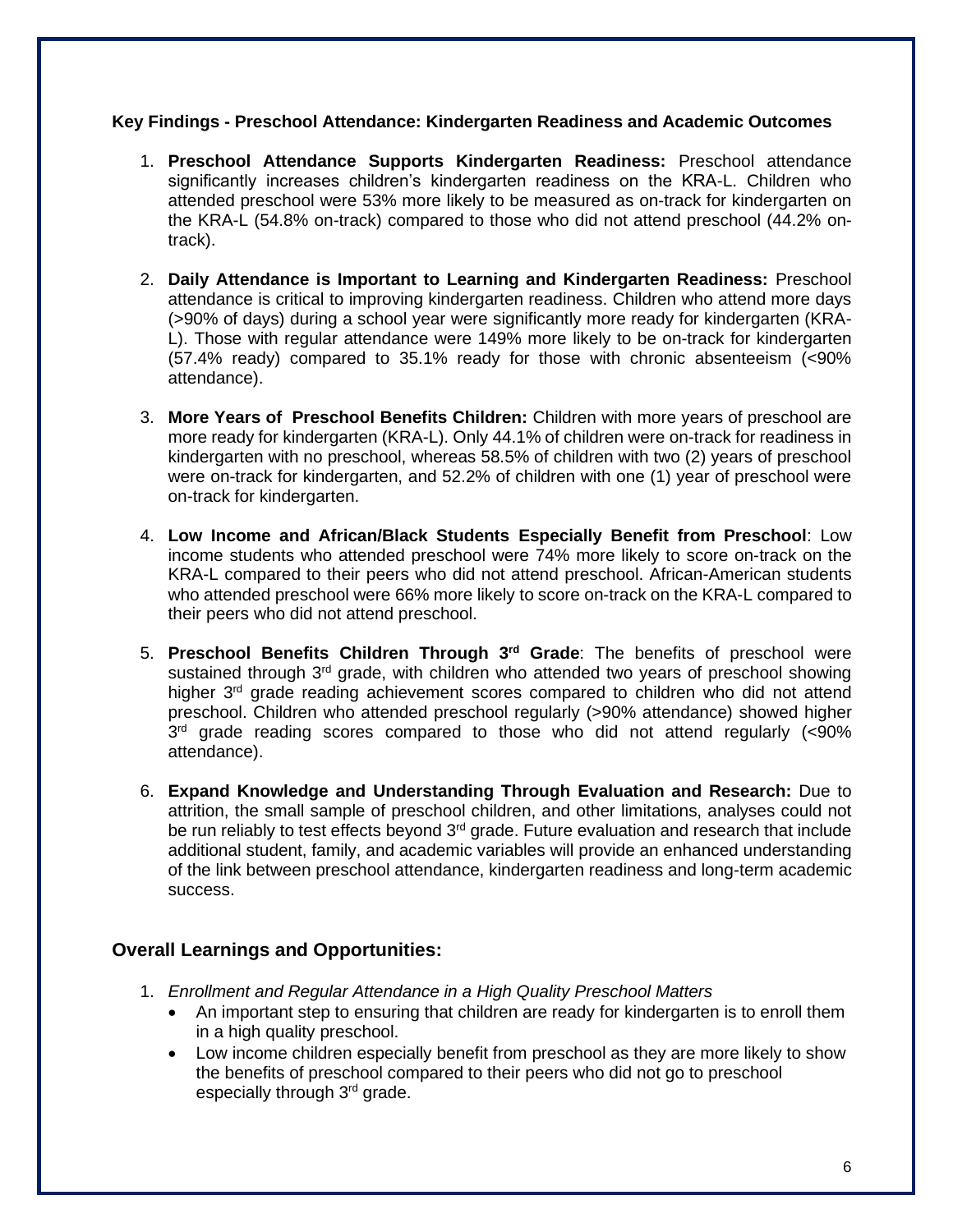- Children who attend 2 years of preschool (vs one year or not at all) are more likely to be ready for kindergarten.
- Children who attend preschool regularly have increased kindergarten readiness compared to those who are chronically absent.
- 2. *Readiness for Kindergarten is Fundamental for Academic Success*
	- Students who attended preschool were more ready for kindergarten.
	- Kindergarten readiness is linked to a number of academic outcomes including better performance on 3<sup>rd</sup> and 8<sup>th</sup> grade State Math and Reading tests, higher ACT scores, more high school credits earned, and four-year graduation.
	- Low income and African-American/Black students especially benefit from being ready for kindergarten.
	- Individualized assessment and instruction may be key to ensuring that students' needs are identified early and that students make progress academically and socially.
- 3. *Supporting Every Student is Important to Closing Performance Gaps* 
	- Performance gaps exist for some students. Educational support and opportunities can provide enrichment opportunities and resources for students and families when needed.
	- Providing students with learning supports in the classroom and during out-of-school time have been shown to benefit children.
	- Teachers and parents play an important role in identifying areas of strengths and opportunities for students and providing them with consistent encouragement.
	- Data-driven strategies are important to implementing best practices and applying these approaches to real world classroom settings.
	- Planning among teachers, staff and leadership can ensure that supporting every student from preschool through high school graduation continues to be a priority.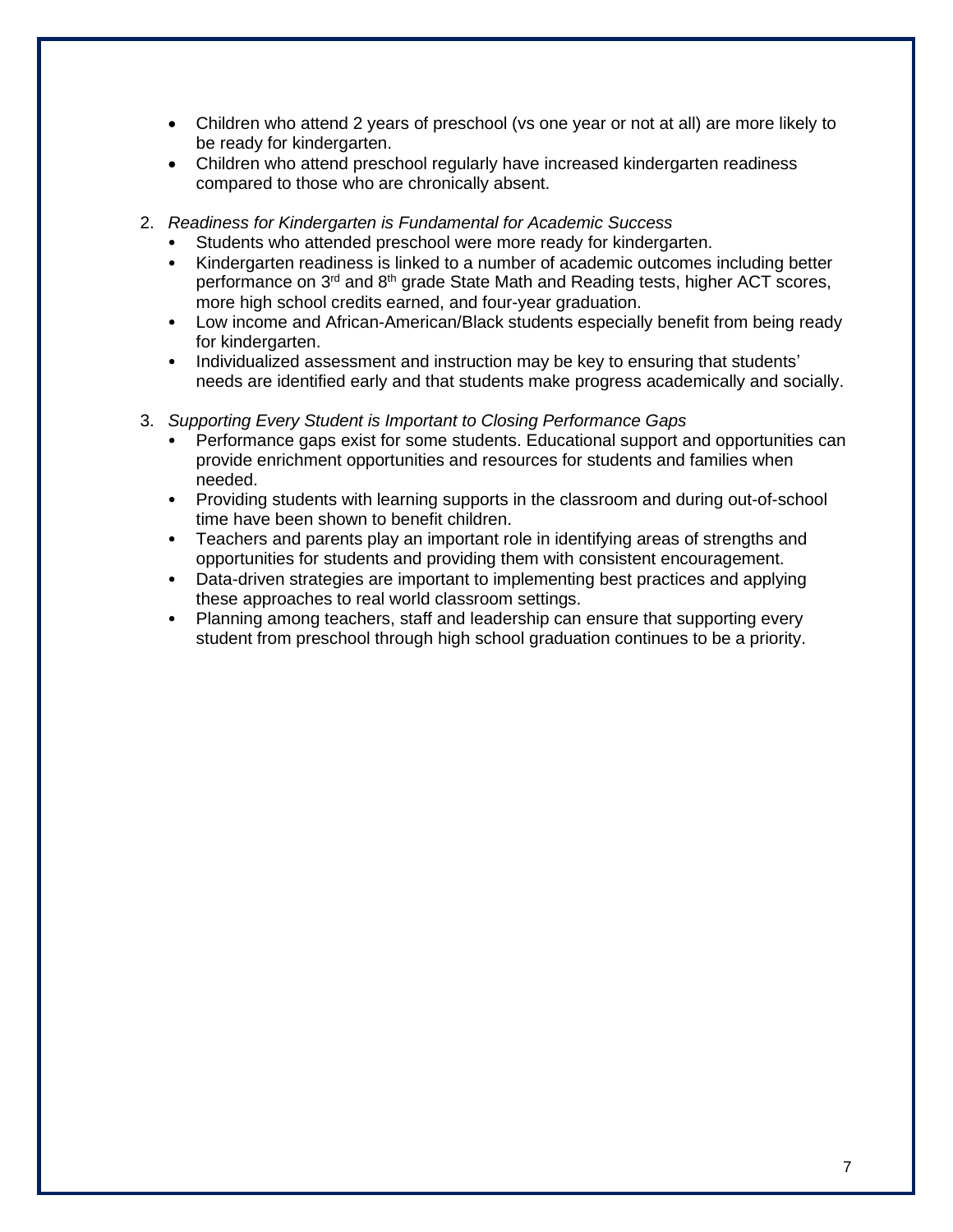# Kindergarten Readiness, Preschool Attendance, and Academic Outcomes: Comprehensive and Longitudinal Outcomes

### <span id="page-7-0"></span>**Introduction**

This evaluation examines the relationship between kindergarten readiness and academic achievement. The relationship between preschool attendance, kindergarten readiness and academic outcomes was also assessed for a subset of students who attended preschool. This evaluation is timely given emerging literature on the importance of preschool, early literacy, and school readiness and their links to long-term student achievement and success. A study exploring the impact of preschool attendance on school readiness found that students enrolled in a universal preschool program were more ready for school compared to children who were not enrolled in the program. The positive effects were greater for black and low-income students (Gormey, Phillips, & Gayer, 2008). And, a study examining the relationship between kindergarten readiness and fourth grade achievement found that students who were ready for kindergarten also performed better on fourth grade reading and math state achievement tests compared to student who were not ready for kindergarten (Kurdek & Sinclair, 2001).

Kindergarten readiness in this evaluation was assessed using the Kindergarten Readiness Assessment-Literacy or the (KRA-L), which measures literacy skills and academic readiness. The KRA-L was administered to kindergarten students in the State of Ohio, including students within the Cincinnati Public Schools (CPS) district between August through October during the academic years of 2004-05, 2005-06, and 2006-07. The KRA-L was administered by trained professionals through individual, individual or small group, and individual, small or large group formats in accordance with state guidelines.

## Evaluation Goals:

The longitudinal evaluation of academic achievement provides a unique opportunity to understand the relationship among demographic characteristics, preschool attendance, kindergarten readiness status, and later academic achievement. The goals of the evaluation were as follows:

- 1. **Kindergarten Readiness Through 12th Grade Outcomes**
	- a. To evaluate academic outcomes related to kindergarten readiness. Academic outcome variables include 3<sup>rd</sup> grade literacy/math, 8<sup>th</sup> grade literacy/math and 12<sup>th</sup> grade credits, ACT and high school graduation.
	- b. Assess whether there are differences in kindergarten readiness or academic outcomes related to race and socio-economic status (SES) variables (using free and reduced lunch status as a proxy for SES).

#### 2. **Preschool Attendance, Kindergarten Readiness and Academic Outcomes**

- a. To evaluate academic outcomes related to preschool enrollment in a subset of children who attended preschool prior to kindergarten. Short-term academic outcome variables include kindergarten readiness and 3<sup>rd</sup> grade literacy/math.
- b. Assess whether there are any differences on academic outcomes related to race and socio-economic status (SES) variables (using free and reduced lunch status as a proxy for SES).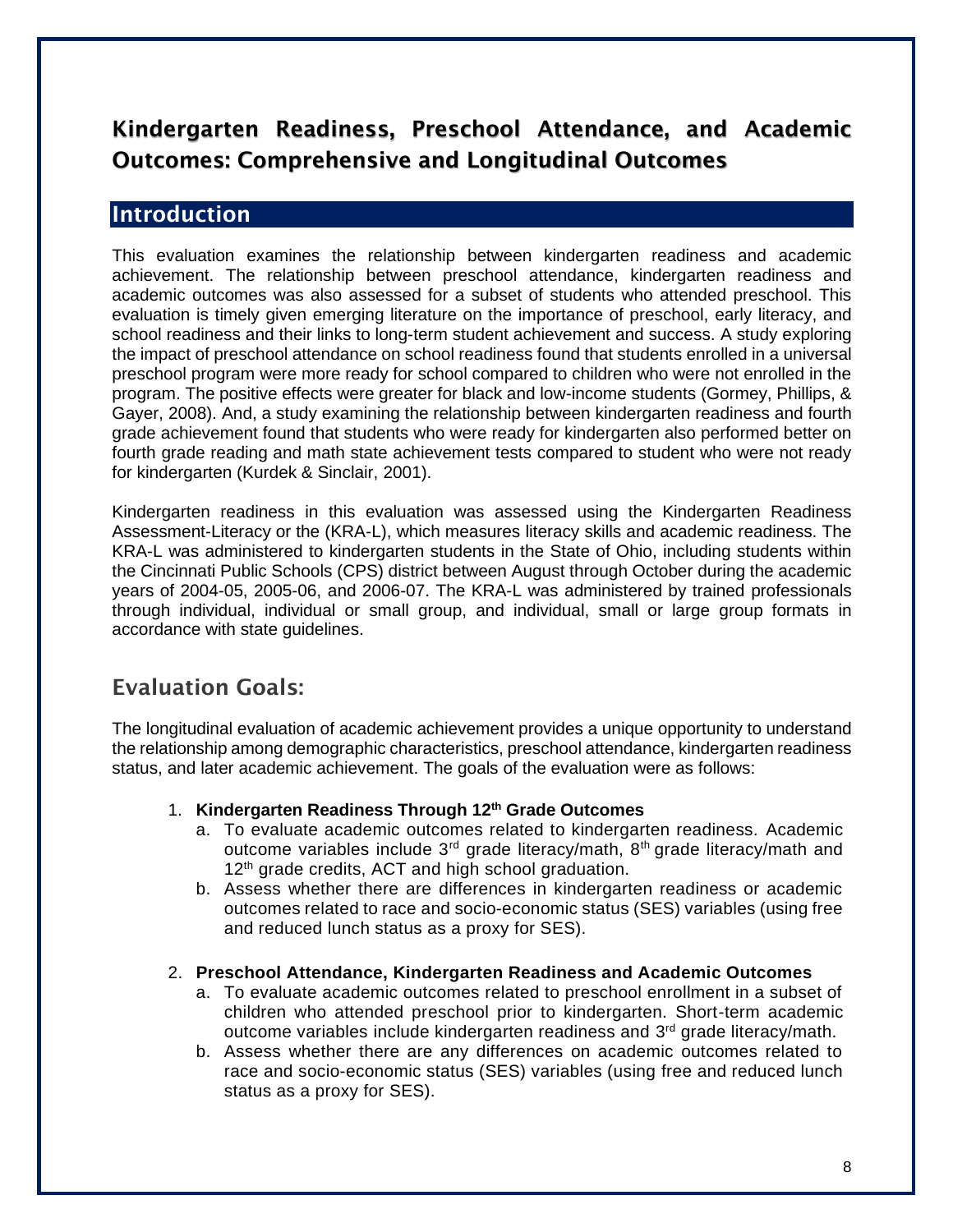### <span id="page-8-0"></span>Part A. Kindergarten Readiness: Kindergarten Through 12th Grade **Outcomes**

### Methods

#### **Sample**

De-identified data including kindergarten readiness and academic achievement variables were provided for analysis. The sample was comprised of students who attended CPS kindergarten in the 2004-2005, 2005-2006, and 2006-2007 academic years. These cohorts were combined to increase the sample size and power for analyses. The original combined cohort was comprised of 8,208 students (records), which decreased to 5,501 students (records) by  $3<sup>rd</sup>$  grade as a result of attrition. The most common reason for attrition is student mobility out of the district. The final sample at graduation was 2,158 students, which may be the result of mobility and students not remaining on-track for graduation after 4 years of high school. Demographic variables included gender, ethnicity, and low-income status (72.4% of students were low income (free/reduced lunch), indicating that nearly three-fourths of students' families were at 200% of poverty or below). Students from the initial KRA-L cohort were 64.8% Black and 50.6% male. The demographics (income, mobility, etc.) presented in this evaluation are similar to other published national studies on city preschool and school evaluation initiatives (Kenne et al., 2018; Fischbein et al., 2016; Kurdek & Sinclair, 2001). Demographic profiles at each milestone are presented in Table 1.

| Table 1. Student Demographic Profiles by Milestone |                    |       |       |       |       |       |       |  |
|----------------------------------------------------|--------------------|-------|-------|-------|-------|-------|-------|--|
|                                                    | <b>Grade Level</b> |       |       |       |       |       |       |  |
| Demographic                                        | <b>KG</b>          | 3     | 8     | 9     | 10    | 11    | 12    |  |
| No CPS Preschool                                   | 77.7%              | 76.8% | 74.9% | 74.8% | 74.2% | 73.3% | 73.4% |  |
| <b>CPS Preschool</b>                               | 22.3%              | 23.2% | 25.1% | 25.2% | 25.8% | 26.7% | 26.6% |  |
| <b>Male</b>                                        | 50.6%              | 50.4% | 48.4% | 48.2% | 46.8% | 46.0% | 44.3% |  |
| <b>Female</b>                                      | 48.9%              | 49.4% | 51.2% | 51.3% | 52.9% | 53.7% | 55.4% |  |
| <b>Unknown Gender</b>                              | 0.5%               | 0.3%  | 0.3%  | 0.5%  | 0.3%  | 0.2%  | 0.3%  |  |
| <b>Black/African American</b>                      | 64.8%              | 68.1% | 68.2% | 70.0% | 69.8% | 69.6% | 70.2% |  |
| White                                              | 24.0%              | 22.5% | 21.9% | 20.3% | 21.1% | 21.0% | 20.3% |  |
| <b>Multi-Racial</b>                                | 5.4%               | 5.2%  | 5.3%  | 5.2%  | 5.3%  | 5.3%  | 5.2%  |  |
| <b>Hispanic</b>                                    | 2.4%               | 2.3%  | 2.3%  | 1.9%  | 1.8%  | 1.8%  | 1.7%  |  |
| <b>Other</b>                                       | 1.3%               | 1.0%  | 1.1%  | 1.1%  | 1.2%  | 1.3%  | 1.4%  |  |
| <b>Unknown Race</b>                                | 2.2%               | 1.0%  | 1.1%  | 1.5%  | 0.8%  | 0.9%  | 1.2%  |  |
| <b>Low Income</b>                                  | 72.4%              | 72.9% | 69.9% | 71.1% | 67.8% | 66.4% | 65.8% |  |
| <b>Other Income</b>                                | 26.2%              | 26.0% | 29.1% | 27.8% | 31.2% | 32.6% | 33.4% |  |
| <b>Unknown Income</b>                              | 1.4%               | 1.1%  | 1.0%  | 1.1%  | 1.0%  | 0.9%  | 0.7%  |  |
| <b>Not On-Track in Literacy</b>                    | 53.6%              | 53.2% | 46.8% | 48.8% | 46.3% | 45.2% | 43.3% |  |
| <b>On-Track in Literacy</b>                        | 46.4%              | 46.8% | 53.2% | 51.2% | 53.7% | 54.8% | 56.7% |  |
| <b>Sample Size</b>                                 | 8208               | 5501  | 3293  | 4083  | 3141  | 2876  | 2158  |  |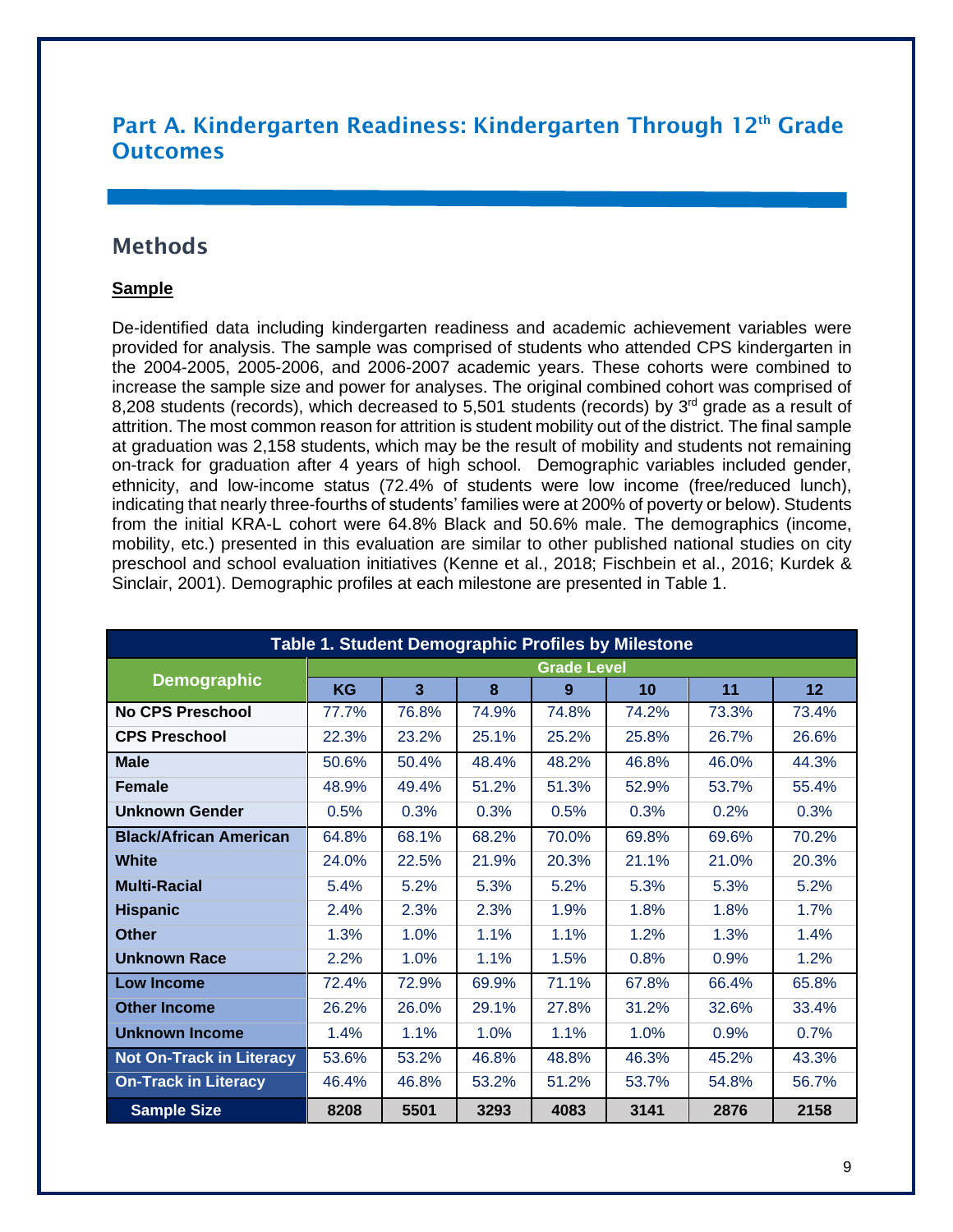#### **Measures**

#### **Kindergarten Readiness**

During Academic Years 2004-05, 2005-06, and 2006-07, CPS administered the Kindergarten Readiness Assessment – Literacy (KRA-L) Test, the state screener for assessing literacy skills and academic readiness in kindergarten children. The KRA-L is a 25-item assessment on which children can achieve a maximum of 29 points. The KRA-L domains are as follows: Answering Questions - Number Correct (Items 1-3), Sentence Repetition - Number Correct (Items 4-7), Rhyming and Identification - Number Correct (Items 8-14), Rhyming Production - Number Correct (Items 15-19), Letter Identification - Number Correct (Items 20-21), and Initial Sounds - Percent Correct (Items 22-25).

Kindergarten readiness was assessed using the Kindergarten Readiness Assessment-Literacy or the (KRA-L), which measures literacy skills and academic readiness. The KRA-L was administered to kindergarten students in the State of Ohio, including students within the Cincinnati Public Schools (CPS) district between August through October during the academic years of 2004-05, 2005-06, and 2006-07. For this evaluation, and consistent with the scoring guidelines for the KRA-L, students who scored 19-29 points (out of 29 possible points) were considered "on-track" for kindergarten readiness and literacy. The KRA-L is also scored according to achievement bands: Band 3 (Assess for enriched instruction; 24-29 points); Band 2 (Assess for targeted instruction; 14-23 points); and Band 1 (Assess broadly for intense instruction; 0-13 points). Data were analyzed by *INNOVATIONS* in Community Research and Program Evaluation of Cincinnati Children's Hospital Medical Center using de-identified records, in partnership with CPS and the United Way of Greater Cincinnati Success By  $6^{\circ}$ .

#### **Income**

Free/Reduced lunch status was used as a proxy for income. Students who were eligible for free/reduced lunch are included in the "low income" group and students who paid for their lunch were included in the "other income" group.

#### **Third Grade Reading and Math Achievement**

Cincinnati Public Schools (CPS) administered the Ohio Achievement Test (OAT) to assess children enrolled in 3<sup>rd</sup> grade from 2004-05 to 2012-13. Students were given Ohio proficiency-based assessments in reading and mathematics**.** Each assessment involved both multiple-choice and open-ended items. Five designations have been adopted for each child's performance by the state of Ohio for the Grade 3 Math and Reading Achievement Tests. The levels for scaled scores are (a) Advanced 432 and above, (b) Accelerated 415-431, (c) Proficient 400-414, (d) Basic 385-399, and (e) Limited 0-384 (Ohio Department of Education, 2005). For this evaluation, students whose scaled scores placed them in the proficient, accelerated, or advanced categories are considered "proficient" and those students whose scaled scores placed them in basic or limited categories are considered "not proficient." If a student had multiple test scores, the highest score was selected for analysis.

#### **Eighth Grade Reading and Math Achievement**

Cincinnati Public Schools (CPS) administered the Ohio Achievement Test (OAT) to assess children enrolled in 3<sup>rd</sup> grade from 2004-05 to 2012-13. Students were given Ohio proficiency-based assessments in reading and mathematics. Each assessment involved both multiple-choice and open-ended items. Five designations have been adopted for each child's performance by the state of Ohio for the Grade 3 Math and Reading Achievement Tests. The levels for scaled scores are (a) Advanced 432 and above, (b) Accelerated 415-431, (c) Proficient 400-414, (d) Basic 385-399, and (e) Limited 0-384 (Ohio Department of Education, 2005). For this evaluation, students whose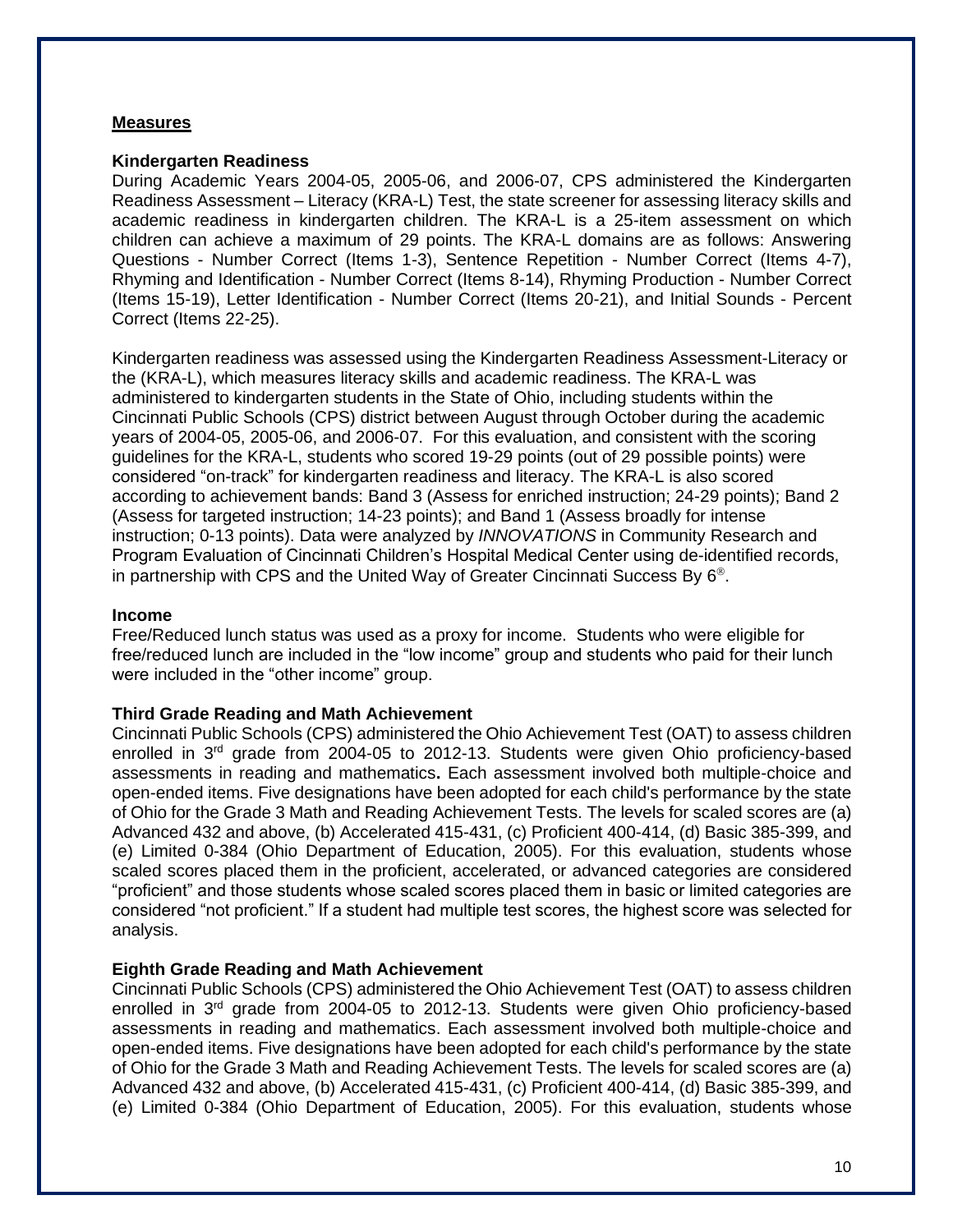scaled scores placed them in the proficient, accelerated, or advanced categories are considered "proficient" and those students whose scaled scores placed them in basic or limited categories are considered "not proficient." If a student had multiple test scores, the highest score was selected for analysis.

#### **ACT Scores**

Students took The ACT Test for Students (ACT) in the  $11<sup>th</sup>$  and  $12<sup>th</sup>$  grades, as a high school benchmark test to assess student progress toward graduation and college readiness. The composite score was used for analysis. If a student had multiple test scores within an academic year, the highest score was selected for analysis.

#### **High School Credits Earned**

Students earned high school credit by completing classes with a passing grade. If multiple records of high school credits were obtained for the same year for an individual student, the highest number of credits was selected for analysis.

#### **Graduation Status**

Students were considered graduates of their cohort if they completed requisite graduation requirements within four years of their entrance into  $9<sup>th</sup>$  grade. Graduated status is achieved if the student graduated in four years or less based on students' original entry point into 9<sup>th</sup> grade. If the year of  $9<sup>th</sup>$  grade attendance could not be verified, then they were excluded from graduation variable. Also, graduation data is only available for students within the 2004-05 and 2005-06 cohorts; graduation data for the 2006-07 cohort is pending.

#### **Data Analyses**

The data for this project came from the 2004-2005, 2005-2006, and 2006-2007 graduating classes of students who took the Kindergarten Readiness Assessment-Literacy (KRA-L). These groups were combined to allow for a more comprehensive analysis and for more power in the analyses. Descriptive and inferential analyses were performed. Data were analyzed using logistic regression producing odds ratios and 95% confidence intervals or *t*-tests. All Odds Ratios have been converted to risk ratios for ease and accuracy of interpretation. All reported outcomes are statistically significant at an alpha level greater than 0.05. Outcomes are presented comparing students who were "on-track" (19-29 points) to students who were "not on-track" (0-18 points) as well as comparing students scoring in Band 3 (Assess for enriched instruction; 24-29 points) to students scoring in Band 1 (Assess broadly for intense instruction; 0-13 points) and Band 2 (Assess for targeted instruction; 14-23 points).

### <span id="page-10-0"></span>Kindergarten Readiness and 3 rd Grade Achievement

Kindergarten Readiness Assessment – Literacy (KRA-L) scores were a predictor of 3<sup>rd</sup> grade reading proficiency on the Ohio Achievement Test (OAT). Students who were on-track on the KRA-L scored proficient or higher on their Reading OAT at a frequency of 80.8% versus 47.1% of those who were not on-track. As KRA-L was administered to students at the beginning of kindergarten, this finding indicates that children with higher school readiness were more likely to be proficient in 3<sup>rd</sup> grade reading.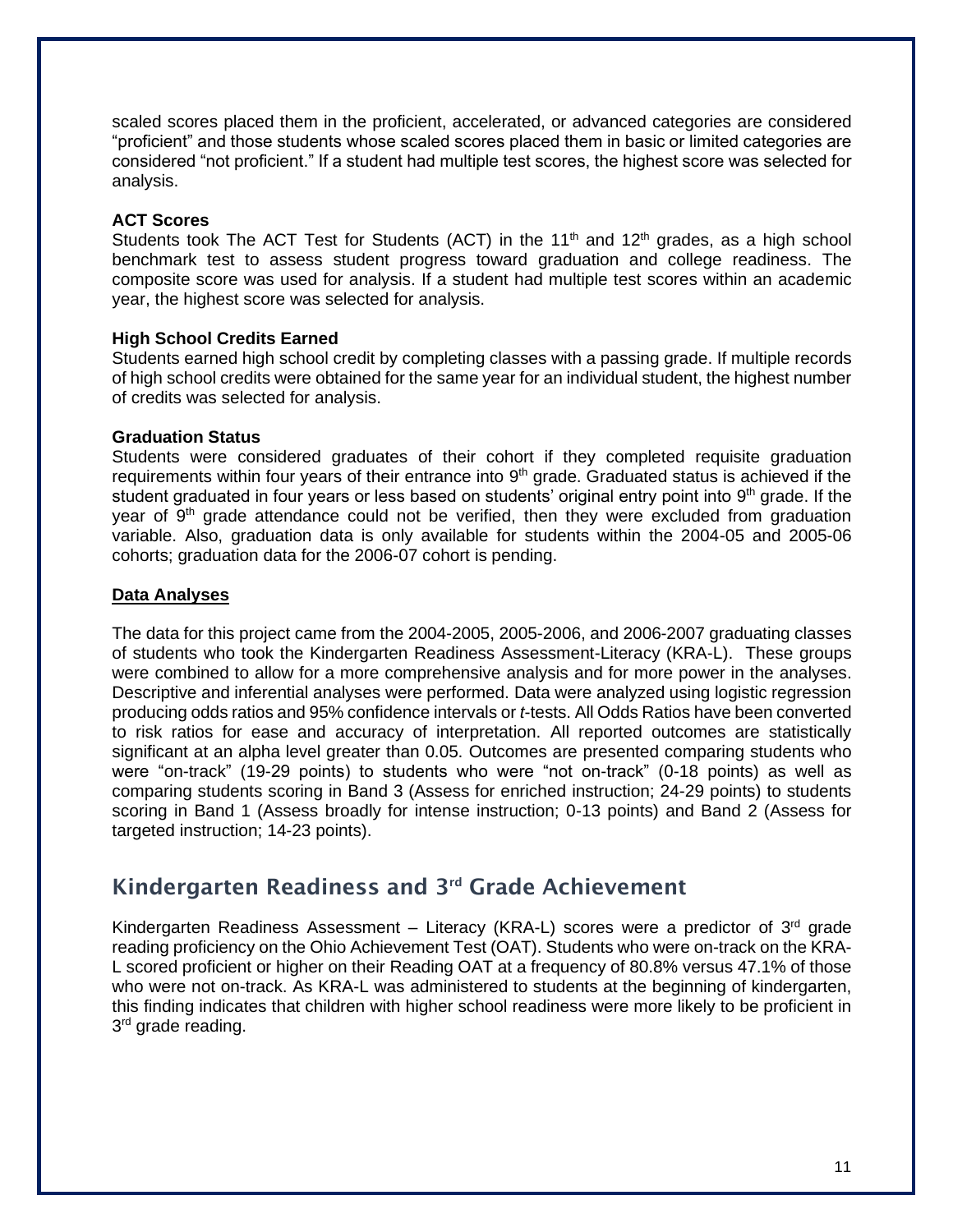Kindergarten readiness was a significant predictor of 3<sup>rd</sup> grade Math and Reading performance. Students who were "on-track" on the KRA-L were **314% more likely** to score proficient on the 3rd grade Math OAT compared to students who were not "on- track". Students who were "on-track" on the KRA-L were **370% more likely** to score proficient on the 3rd grade Reading OAT compared to students who were not "on-track". So that nearly 80% of students who were ready for kindergarten were proficient on the 3<sup>rd</sup> grade Math OAT (Figure 1) and over 80% of student who were ready for kindergarten were proficient on the  $3<sup>rd</sup>$  grade Reading OAT (Figure 2).

These relationships were stronger when comparing 3<sup>rd</sup> grade reading proficiency and 3<sup>rd</sup> grade math proficiency for children who placed in KRA-L Band 3 compared to students who placed in Bands 1 and 2. Students whose KRA-L score placed them in Band 3 were **480% more likely** to score proficient on the 3rd grade Math OAT compared to students whose score placed them in Bands 1 or 2. Students whose KRA-L score placed them in Band 3 were **461% more likely** to score proficient on the 3rd grade Reading OAT compared to students whose score placed them in Bands 1 or 2. So that over 87% of students in Band 3 for were proficient on the 3<sup>rd</sup> grade Math OAT (Figure 3) and over 87% of students in Band 3 were proficient on the  $3<sup>rd</sup>$  grade Reading OAT (Figure 4).

**54.9%**

**KRA-L Performance Bands**

**0% 20% 40% 60% 80% 100%**

**% Math Proficient (Grade 3)**

**Math Proficient** 

 $\geqslant$ 



**Figure 1. 3rd Grade Math Proficiency** 

Kindergarten readiness had a differential impact on students based on their family income and race. Low income children who were ready for kindergarten were **224% more likely** to score proficient on the 3<sup>rd</sup> grade Math OAT compared to low income children who were not ready for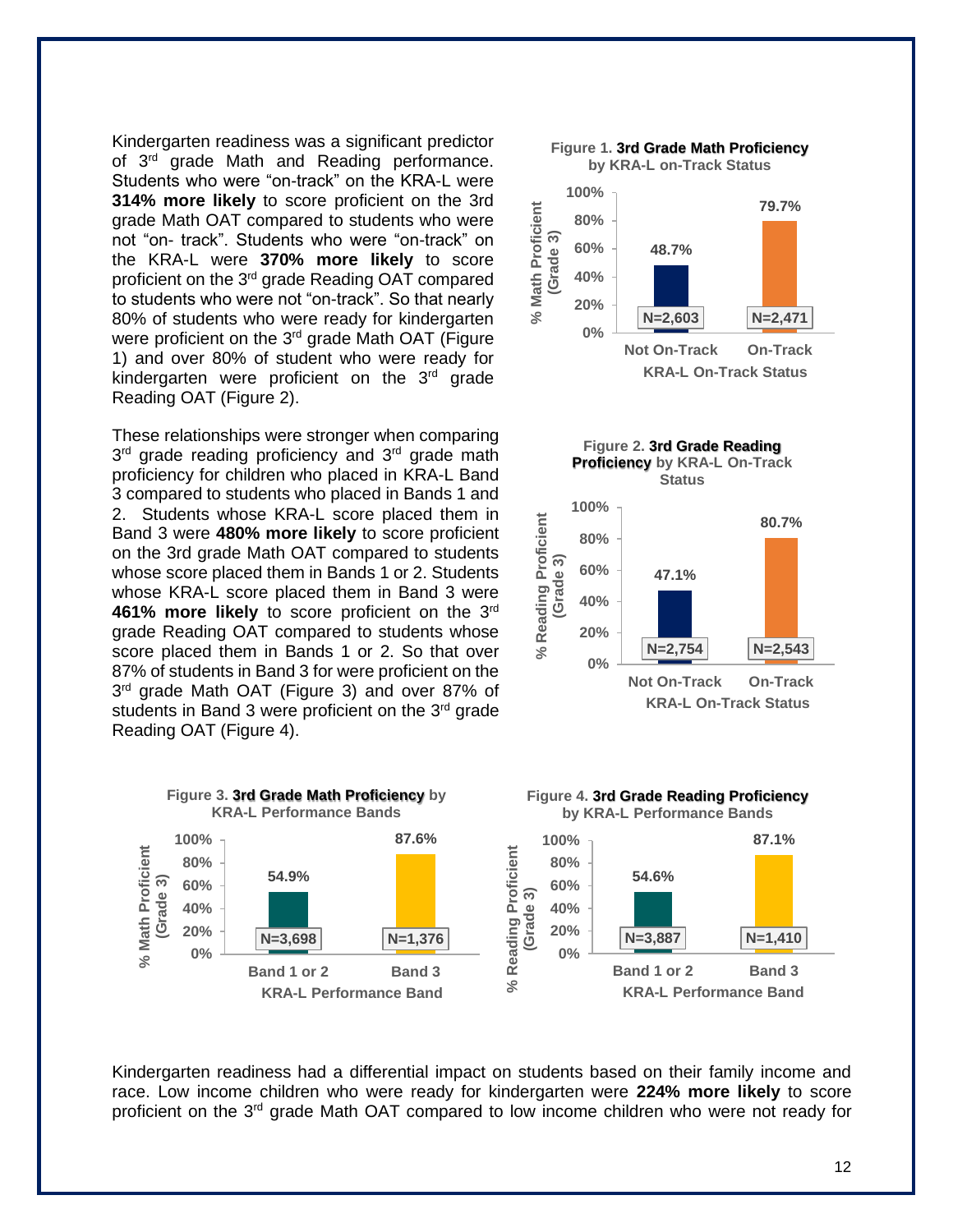kindergarten, so that 73.0% of low-income children who were ready for kindergarten were also proficient on the 3<sup>rd</sup> grade Math OAT (Figure 5). African-American/Black children who were ready for kindergarten were **223% more likely** to score proficient on the 3rd grade Math OAT compared to low income children who were not ready for kindergarten, so that 72.2% of African-American/Black children who were ready for kindergarten were also proficient on the  $3<sup>rd</sup>$  grade Math OAT. And, White students who were ready for kindergarten were **525% more likely** to score proficient on the 3<sup>rd</sup> grade Math OAT compared to White children who were not ready for kindergarten, so that 92.0% of White students who were ready for kindergarten were also proficient on the 3rd grade Math OAT (Figure 6).



#### **Figure 5. 3rd Grade Math Proficiency by KRA-L On-Track Status - Low Income Students**





Not On-Track On-Track

Low income children who were ready for kindergarten were **270% more likely** to score proficient on the  $3<sup>rd</sup>$  grade Reading OAT compared to low income children who were not ready for kindergarten, so that 73.4% of low-income children who were ready for kindergarten were also proficient on the 3rd grade Reading OAT (Figure 7). African-American/Black children who were ready for kindergarten were 265% more likely to score proficient on the 3<sup>rd</sup> grade Reading OAT compared to low income children who were not ready for kindergarten, so that 74.3% of African-American/Black children who were ready for kindergarten were also proficient on the  $3<sup>rd</sup>$  grade Reading OAT. And, White students who were ready for kindergarten were **747% more likely** to score proficient on the 3<sup>rd</sup> grade Reading OAT compared to White children who were not ready for kindergarten, so that 91.7% of White students who were ready for kindergarten were also proficient on the 3rd grade Reading OAT (Figure 8).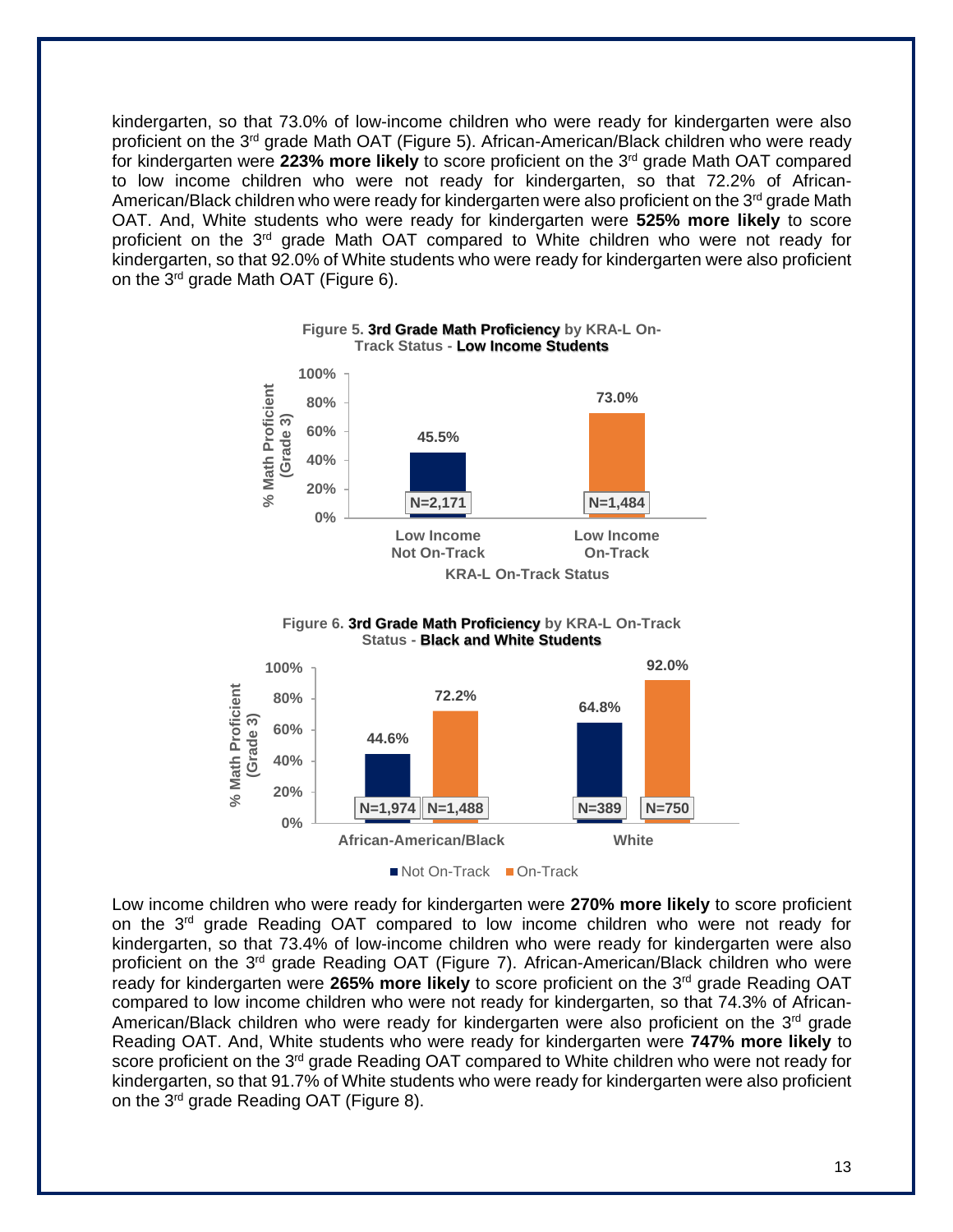







### <span id="page-13-0"></span>Kindergarten Readiness and 8<sup>th</sup> Grade Achievement

Kindergarten readiness was used to predicted 8<sup>th</sup> grade academic achievement. Students who were "on-track" on the KRA-L were 228% more likely to score proficient on the 8<sup>th</sup> grade Math OAT compared to students who were not "on- track". Students who were "on-track" on the KRA-L were 276% more likely to score proficient on the 8<sup>th</sup> grade Reading OAT compared to students who were not "on-track". So that over 75% of students who were ready for kindergarten were proficient on the 8<sup>th</sup> grade Math OAT (Figure 9) and over 85% of those who were ready for kindergarten were proficient on the  $8<sup>th</sup>$  grade Reading OAT (Figure 10).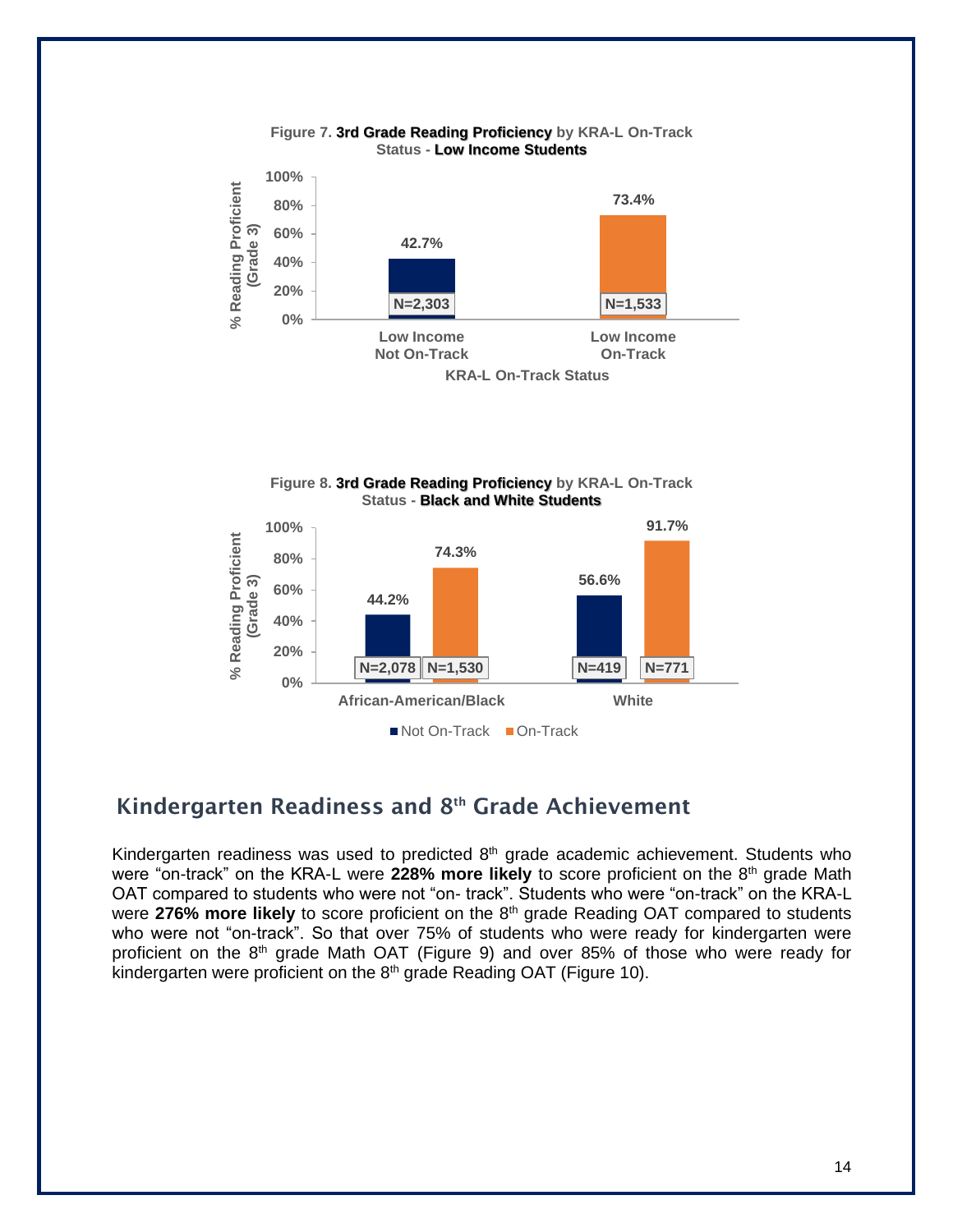

These relationships were stronger when comparing  $8<sup>th</sup>$  grade reading proficiency and  $8<sup>th</sup>$  grade math proficiency for children who placed in KRA-L Band 3 (highest achievers). Students whose KRA-L score placed them in Band 3 were **258% more likely** to score proficient on the 3rd grade Math OAT compared to students whose score placed them in Bands 1 or 2. Students whose KRA-L score placed them in Band 3 were **469% more likely** to score proficient on the 8th grade Reading OAT compared to students whose score placed them in Bands 1 or 2. So that over 80% of students who were in Band 3 were proficient on the 8<sup>th</sup> grade Math OAT (Figure 11) and over 90% of those Band 3 performers were proficient on the  $8<sup>th</sup>$  grade Reading OAT (Figure 12).



Kindergarten readiness had a differential impact on students based on their family income and race. Low income children who were ready for kindergarten were **137% more likely** to score proficient on the 8th grade Math OAT compared to low income children who were not ready for kindergarten, so that 65.1% of low-income children who were ready for kindergarten were also proficient on the 8<sup>th</sup> grade Math OAT. (Figure 13). African-American/Black children who were ready for kindergarten were **156% more likely** to score proficient on the 8th grade Math OAT compared to low income children who were not ready for kindergarten, so that 67.3% of African-American/Black children who were ready for kindergarten were also proficient on the  $8<sup>th</sup>$  grade Math OAT. And, White students who were ready for kindergarten were **556% more likely** to score proficient on the  $8<sup>th</sup>$  grade Math OAT compared to White children who were not ready for kindergarten, so that 92.1% of White students who were ready for kindergarten were also proficient on the  $8<sup>th</sup>$  grade Math OAT (Figure 14).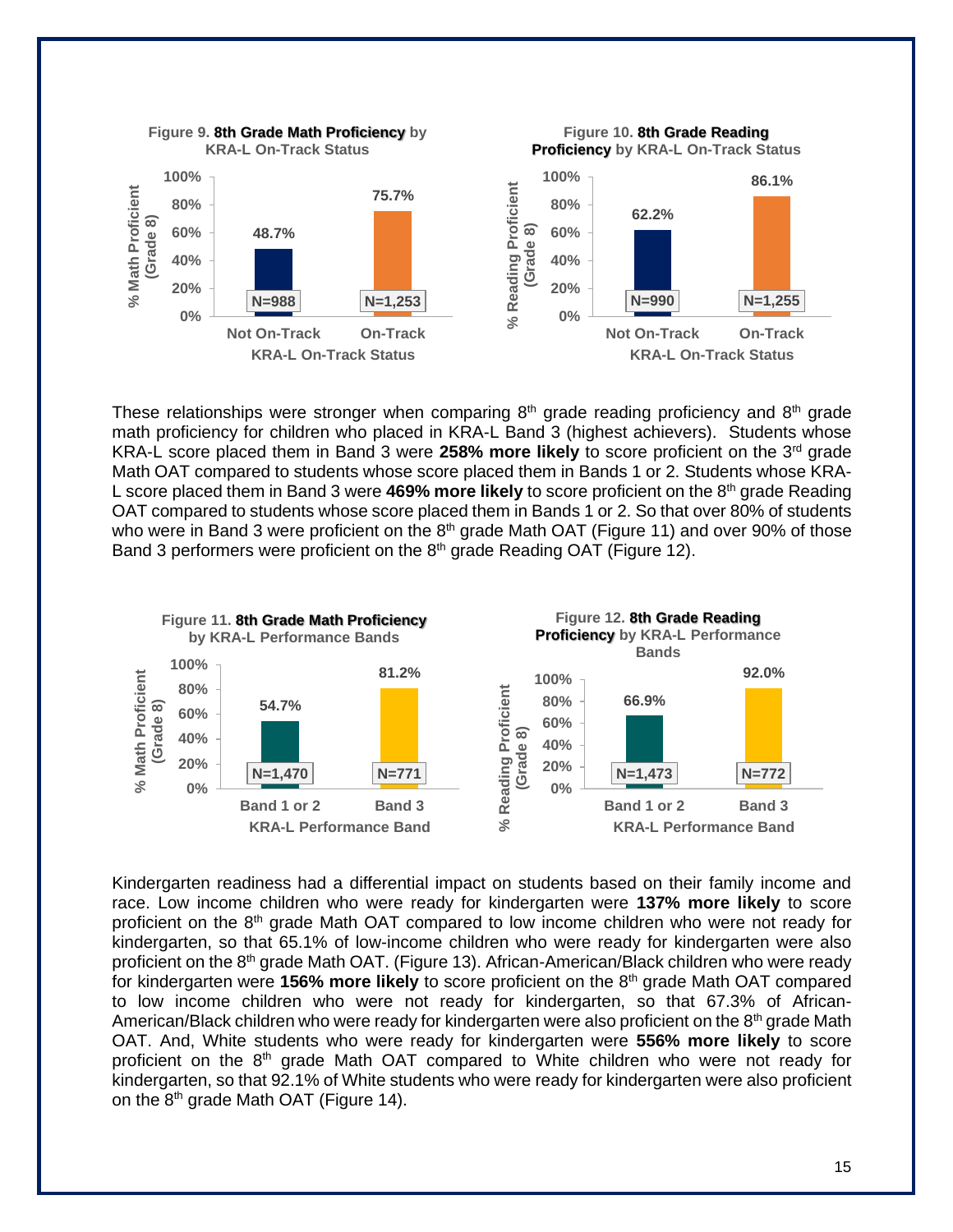

Low income children who were ready for kindergarten were **175% more likely** to score proficient on the  $8<sup>th</sup>$  grade Reading OAT compared to low income children who were not ready for kindergarten, so that 79.7% of low-income children who were ready for kindergarten were also proficient on the 8<sup>th</sup> grade Reading OAT (Figure 15). African-American/Black children who were ready for kindergarten were 192% more likely to score proficient on the 8<sup>th</sup> grade Reading OAT compared to low income children who were not ready for kindergarten, so that 80.8% of African-American/Black children who were ready for kindergarten were also proficient on the  $8<sup>th</sup>$  grade Reading OAT. And, White students who were ready for kindergarten were **951% more likely** to score proficient on the  $8<sup>th</sup>$  grade Reading OAT compared to White children who were not ready for kindergarten, so that 96.6% of White students who were ready for kindergarten were also proficient on the 8<sup>th</sup> grade Reading OAT (Figure 16).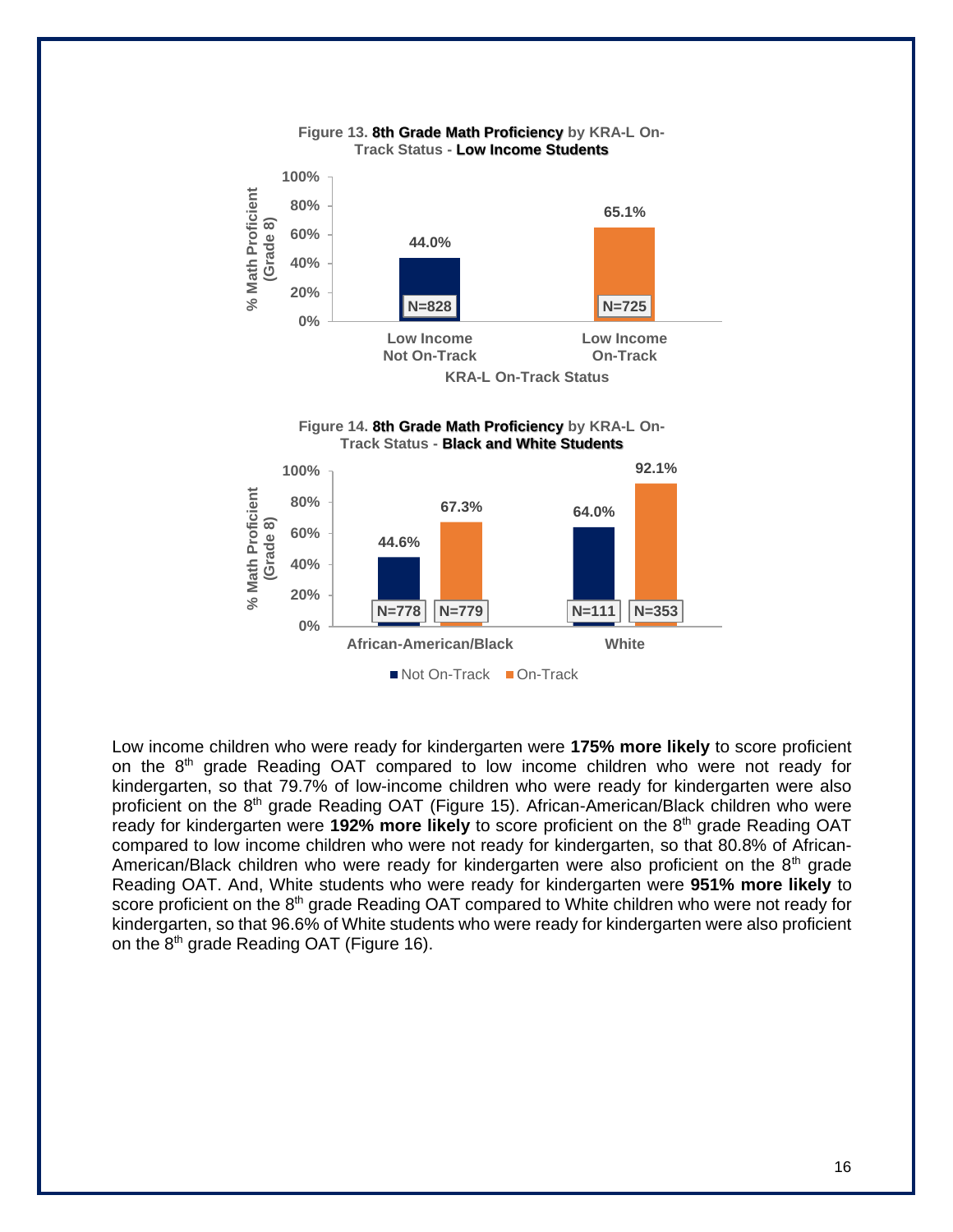

*Note About Race/Ethnicity Trends:* Students who were ready for kindergarten performed better at each academic milestone, regardless of race or income status. Therefore, the race and incomerelated focus of the rest of this report will be on African/American and low-income students as these are demographics of special interest.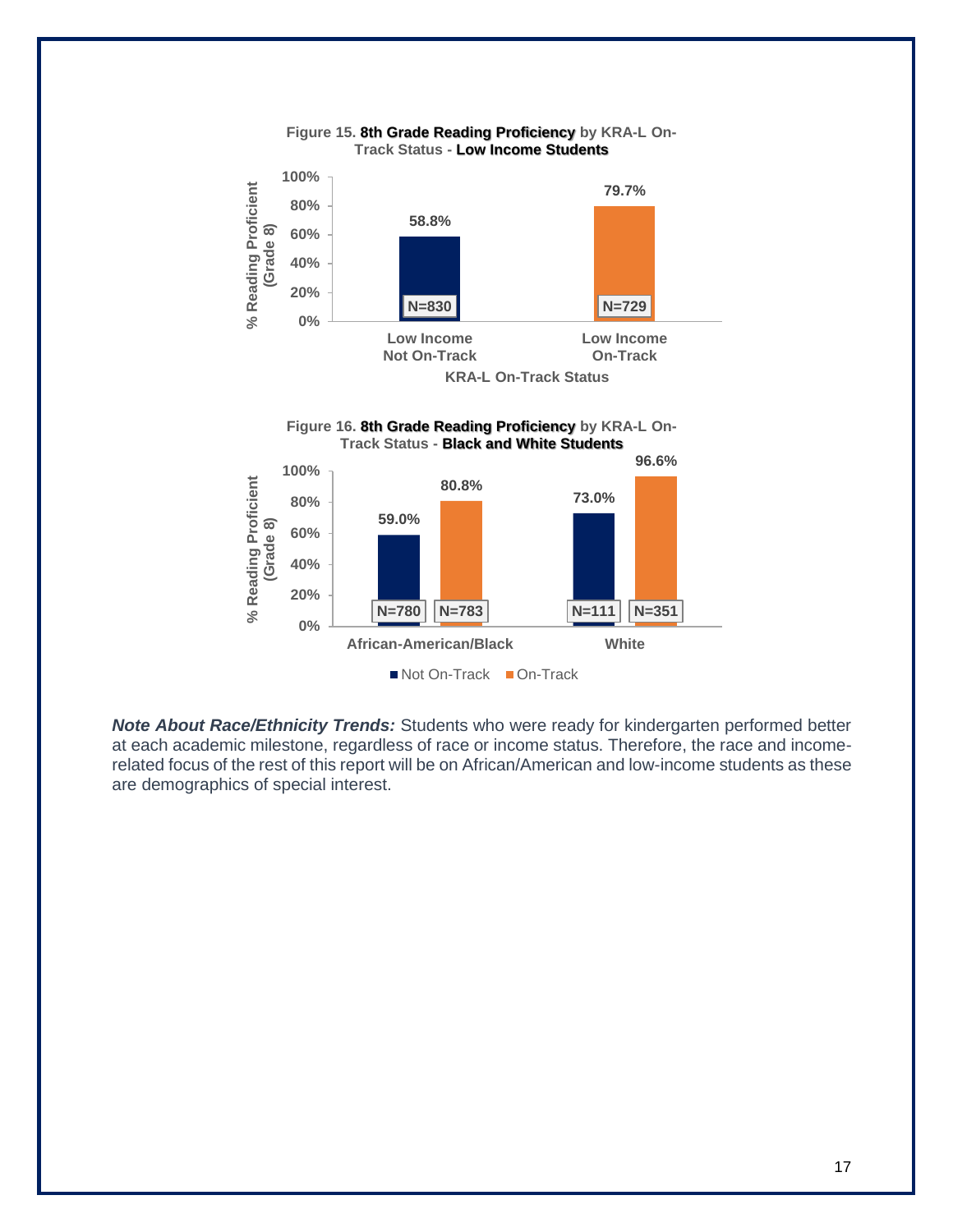### <span id="page-17-0"></span>Kindergarten Readiness and  $11<sup>th</sup>$  and  $12<sup>th</sup>$  Grade ACT Scores

Kindergarten readiness was positively associated with higher ACT composite scores for the test taken in either  $11<sup>th</sup>$  grade or  $12<sup>th</sup>$  grade. Students who were "on-track" for kindergarten readiness scored on average 5.08 points higher for 11<sup>th</sup> graders and 4.3 points higher for 12<sup>th</sup> graders compared to students who were not on-track (Figure 17). These relationships were stronger when comparing ACT composite scores between students in Band 3 and Bands 1 and 2. Students who placed in KRA-L Band 3 scored on average 5.5 and 4.6 points higher on the 11<sup>th</sup> grade and 12<sup>th</sup> grade ACT, respectively compared to students in Bands 1 and 2 (Figure 18).







Kindergarten readiness had a differential impact on the ACT score of low income and African-American/Black students. Low income students who were "on-track" for kindergarten readiness scored on average 2.6 points higher for both 11<sup>th</sup> graders and 12<sup>th</sup> graders compared to students who were not on-track (Figure 19). African-American/Black students who were "on-track" for kindergarten readiness scored on average **2.7 points higher** for 11th graders and **2.6 points**  higher for 12<sup>th</sup> graders compared to students who were not "on-track" (Figure 20).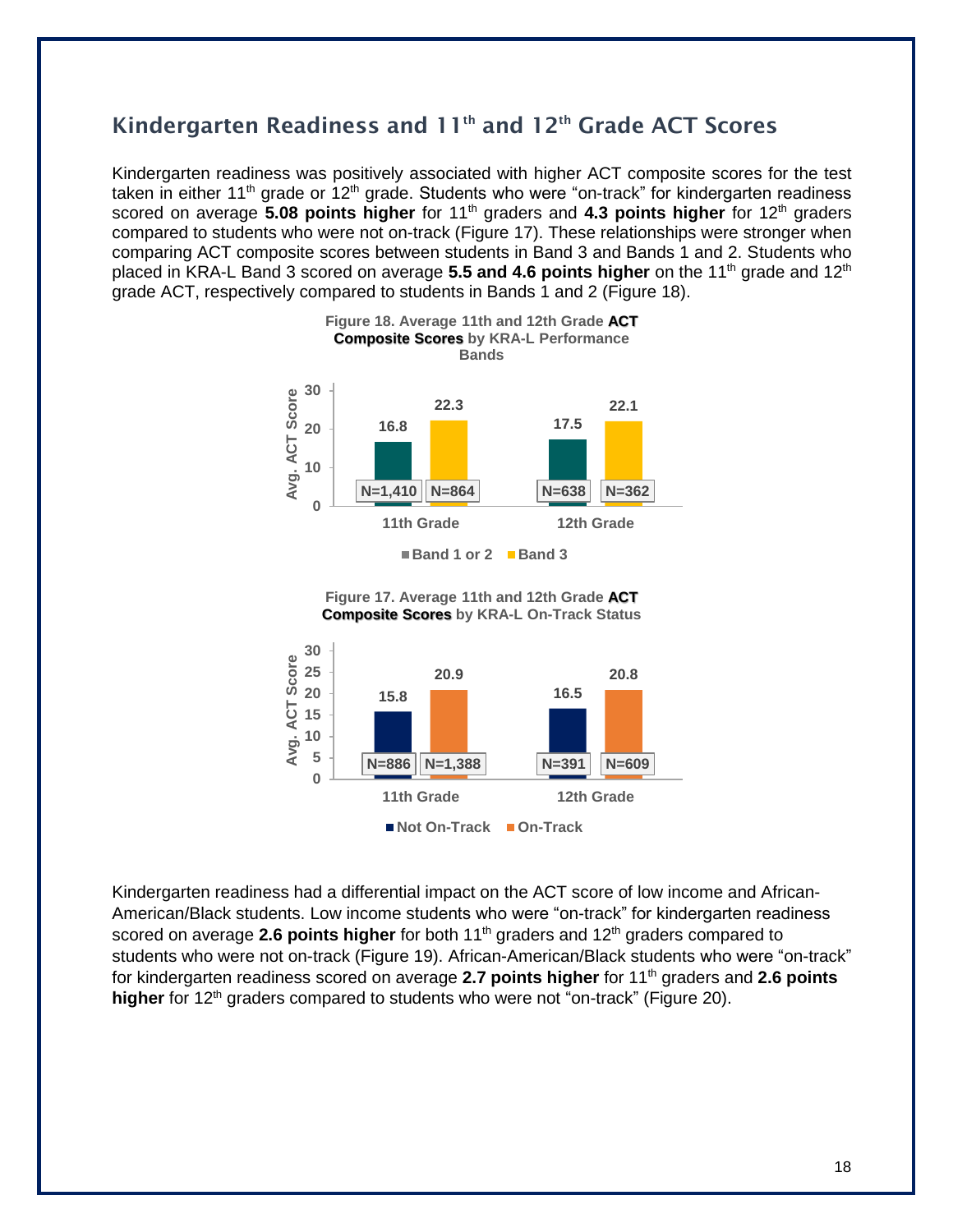

# <span id="page-18-0"></span>Kindergarten Readiness and High School Credits Earned

Kindergarten readiness was positively associated with the number of high school credits earned by end of 12<sup>th</sup> grade. Figure 21 shows that students who were on "on-track" for kindergarten readiness completed, on average, **1.6 more credits** by the end of 12<sup>th</sup> grade than those who were not ready. Credits completed equate to approximately 3 additional classes (each class is 0.5 credits). Twentyfour credits are needed to graduate. Figure 22 shows that students who were ready for kindergarten completed on average 1.8 more credits by the end of 12<sup>th</sup> grade than those who were not ready. This equates to a little more than 3 additional classes (each class is 0.5 credits). Twenty-four credits are needed to graduate.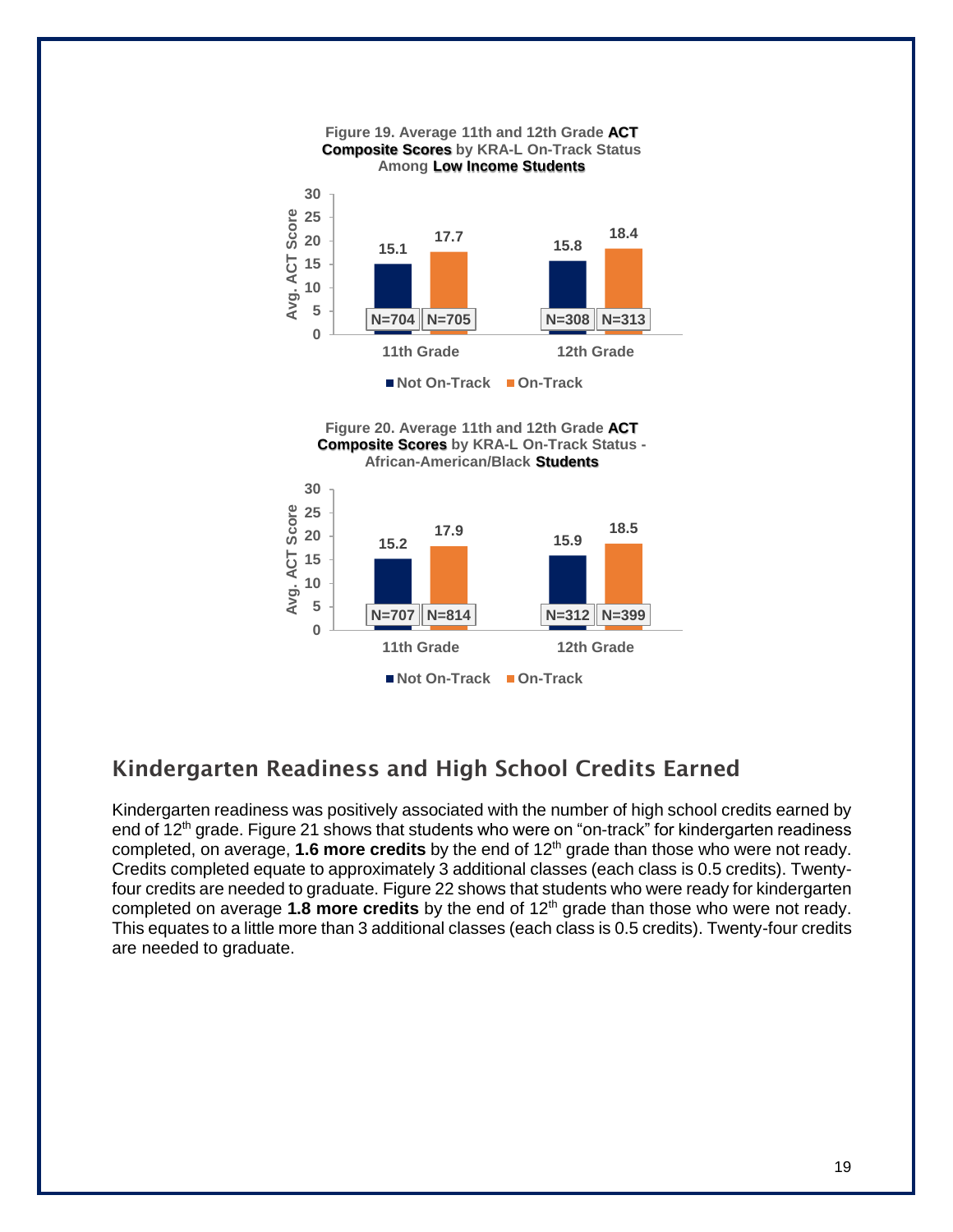

Kindergarten readiness had a differential impact on the number of credits earned for low income and African-American/Black children. Figure 23 shows that low income students who were on "ontrack" for kindergarten readiness completed, on average, **1 more credits** by the end of 12th grade than those who were not ready. Credits completed equate to approximately 2 additional classes. Figure 24 shows that African-American/Black students who were ready for kindergarten completed on average **1.1 more credits** by the end of 12<sup>th</sup> grade than those who were not ready. This equates to a little more than 2 additional classes.



## <span id="page-19-0"></span>Kindergarten Readiness and Four-Year Graduation Status

Kindergarten readiness was predictive of four-year high school graduation. A logistic model was estimated in which kindergarten readiness was used to predict four-year high school graduation. Of students who were on-track for kindergarten, 63.0% graduated within four years of entering  $9<sup>th</sup>$ grade compared to 43.8% of students who were not on-track (Figure 25). Students who were ready for kindergarten were **118% more likely** to graduate on time compared to students who were not ready. Of students who were in Band 3, 67.6% graduated within four years of entering  $9<sup>th</sup>$  grade compared to 47.7% of students who were in Bands 1 and 2 (Figure 26). Students who were in Band 3 were **129% more likely** to graduate on time compared to students in Bands 1 and 2.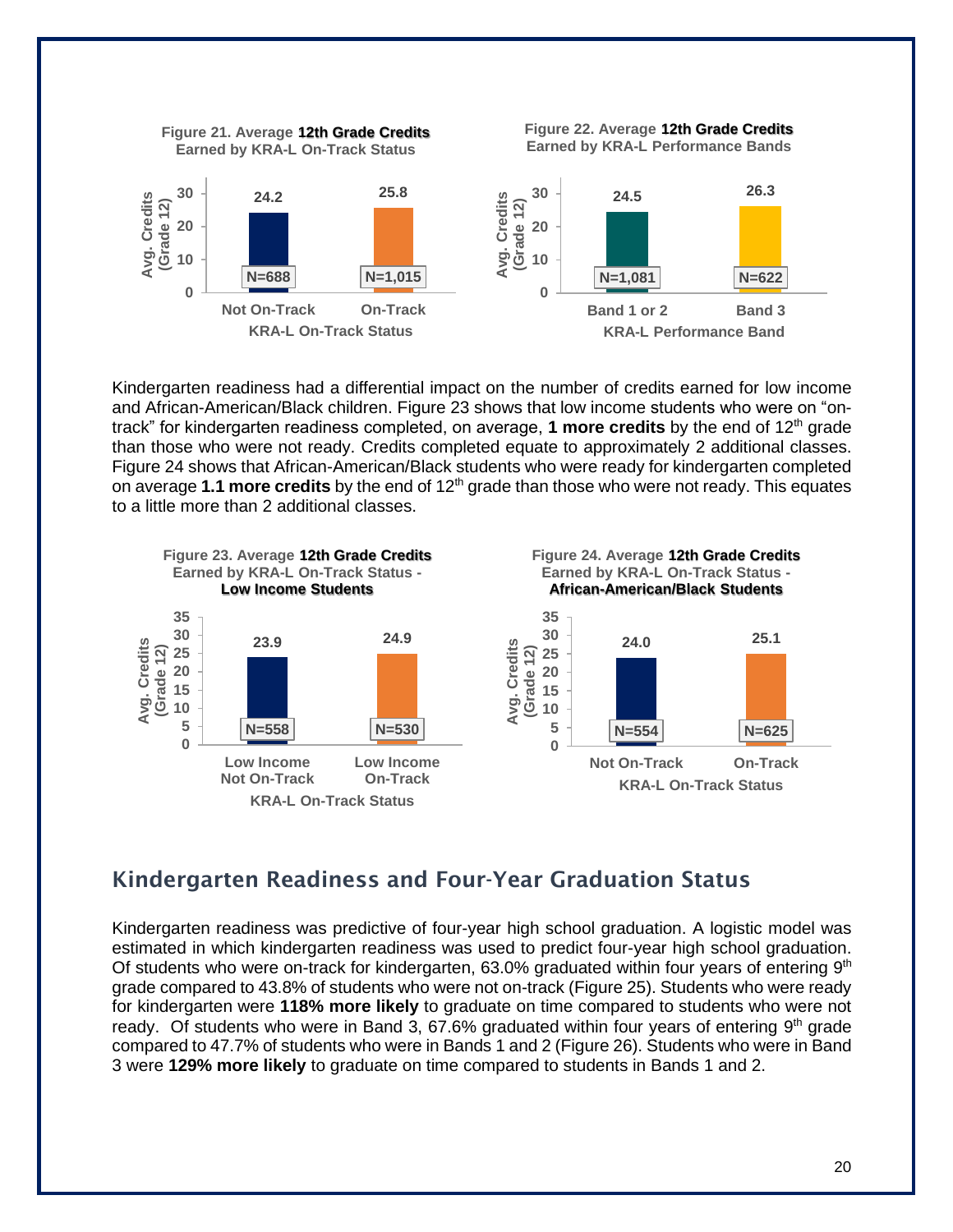

Kindergarten readiness had a differential impact on whether low income and African-American/Black students graduated on time. Low income children who were ready for kindergarten were **59% more likely** to graduate on time compared to low income children who were not ready for kindergarten, so that 53.3% of low-income children who were ready for kindergarten were also graduated on time (Figure 27). African-American/Black children who were ready for kindergarten were **81% more likely** to graduate on time compared to African-American/Black children who were not ready for kindergarten, so that 59.8% of African-American/Black children who were ready for kindergarten also graduated on time (Figure 28).

<span id="page-20-0"></span>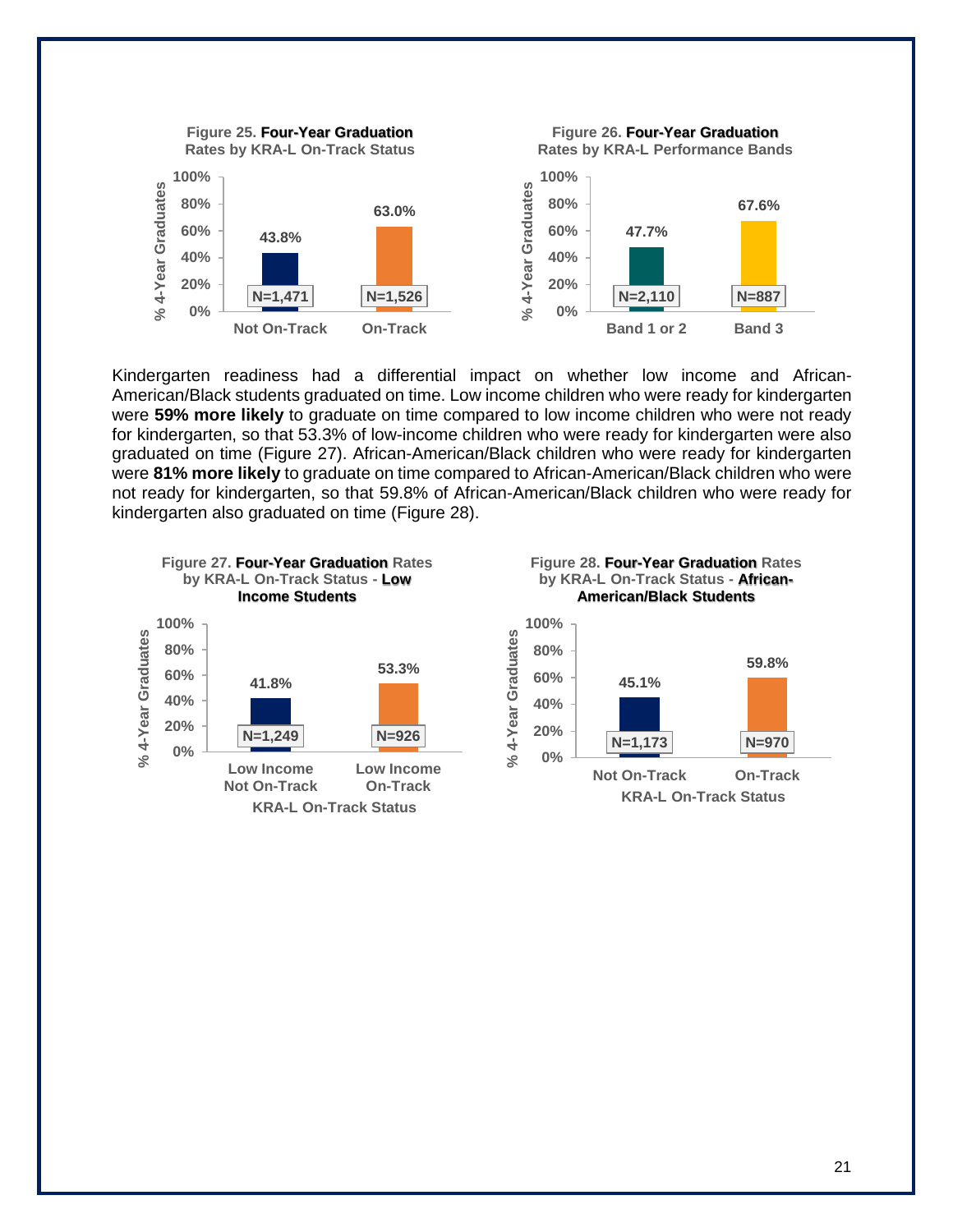# Key Findings: Kindergarten Through 12<sup>th</sup> Grade Outcomes

- 1. **Kindergarten Readiness Impacts 3rd and 8th Grade Achievement:** Students who were ontrack for kindergarten readiness/literacy (score of 19 or higher) and those who were in Band 3 (score of 24 or higher) performed significantly better on  $3<sup>rd</sup>$  and  $8<sup>th</sup>$  grade reading and math. For students who were on-track in kindergarten, 33.6% more students were proficient in reading compared to students who were not on-track in kindergarten (23.9% difference for  $8<sup>th</sup>$  grade reading proficiency). For students who were on-track in kindergarten, 31% more students were proficient in math compared to students who were not on-track in kindergarten (27% difference for  $8<sup>th</sup>$  grade math proficiency).
- 2. **Kindergarten Readiness is Related to Long-Term Achievement:** There were long-term achievement outcomes such as higher ACT scores, more credits earned, and greater likelihood of high school graduation associated with being on-track for kindergarten readiness (score of 19 or higher) compared to not being on-track for kindergarten readiness (Score of 18 or lower). Increased graduation, employment and college enrollment also results in community and economic benefits for students and society.
- 3. **For Low Income Students, Kindergarten Readiness Matters Most:** Kindergarten readiness reduced academic risks, especially for low income students. Of students who were on-track for kindergarten, 30% more students were reading proficient compared to students who were not on-track for kindergarten (23.9% difference for  $8<sup>th</sup>$  grade reading proficiency). Similar trends were noted for math proficiency.
- 4. **Pursue Opportunities to Address Gaps in Readiness and Achievement:** Note that many students entered school ready to learn and succeed, while other students needed supports to adapt, learn and/or achieve. While some students were not on-track in kindergarten, they were all valued, and many of them made gains, succeeded, and graduated.
- **5. Ensure Support and Success of All Students:** Future efforts will need to examine best practices to ensure the support, achievement, and success of all students regardless of income, race, or background. This will include ensuring that students who may not be prepared for kindergarten will graduate ready to succeed in life.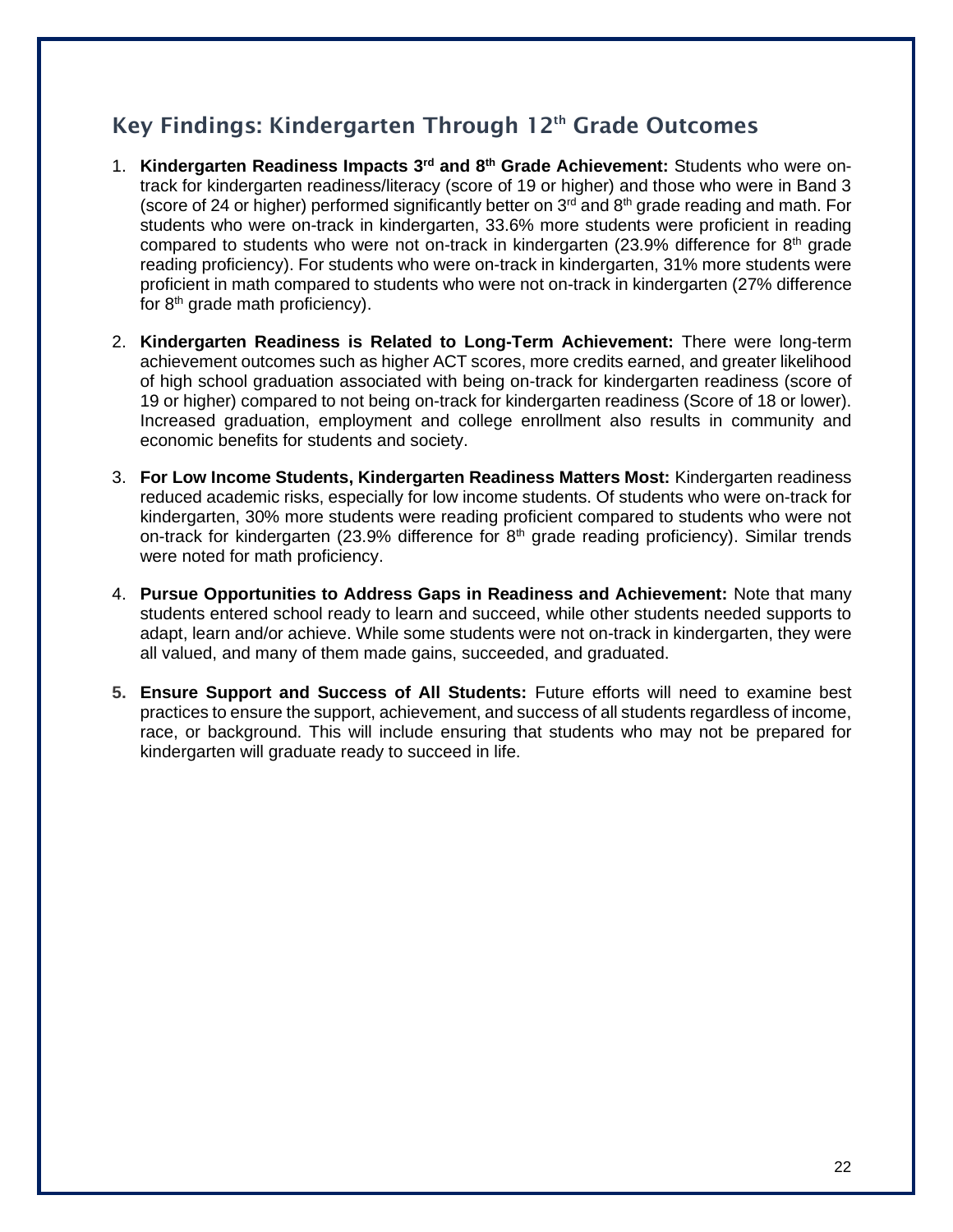### <span id="page-22-0"></span>Part B. Preschool Attendance: Kindergarten Readiness and Academic Outcomes

### Methods

#### **Sample**

De-identified data including kindergarten readiness and preschool attendance were provided for analysis. The sample was comprised of students who attended CPS kindergarten in the 2004-2005, 2005-2006, and 2006-2007 academic years. These cohorts were combined to increase the sample size and power for analyses. The original combined cohort was comprised of 8,208 students. Of this cohort, 1,831 attended a CPS preschool prior to kindergarten and 6,377 did not. In Table 2, demographics are illustrated by CPS preschool attendance and include gender, ethnicity, and lowincome status (at 200% of poverty or below). Demographics by CPS preschool attendance are also shown for members of the original cohort at  $3<sup>rd</sup>$  grade (Table 3). Both tables indicate a larger proportion of CPS preschool attendees being African-American/Black and low income than those who did not attend a CPS preschool. The demographics (income, mobility, etc.) presented in this evaluation (in the tables below) are similar to other published national studies on city preschool and school evaluation initiatives (Kenne et al., 2018; Fischbein et al., 2016; Kurdek & Sinclair, 2001).

**Table 2. Student Demographic Profiles for Kindergarteners that** 

| <b>Attended CPS Preschool Programs</b> |                                                          |                                                    |  |  |  |
|----------------------------------------|----------------------------------------------------------|----------------------------------------------------|--|--|--|
| <b>Demographics at Kindergarten</b>    | <b>Did Not Attend</b><br><b>CPS Preschool</b><br>(77.7%) | <b>Attended CPS</b><br><b>Preschool</b><br>(22.3%) |  |  |  |
| <b>Male</b>                            | 50.8%                                                    | 50.0%                                              |  |  |  |
| <b>Female</b>                          | 48.6%                                                    | 49.8%                                              |  |  |  |
| <b>Unknown Gender</b>                  | 0.5%                                                     | 0.2%                                               |  |  |  |
| <b>African-American/Black</b>          | 63.3%                                                    | 70.0%                                              |  |  |  |
| White                                  | 24.9%                                                    | 20.8%                                              |  |  |  |
| <b>Multi-Racial</b>                    | 5.4%                                                     | 5.2%                                               |  |  |  |
| <b>Hispanic</b>                        | 2.7%                                                     | 1.5%                                               |  |  |  |
| Other                                  | 1.2%                                                     | 1.4%                                               |  |  |  |
| <b>Unknown Race</b>                    | 2.5%                                                     | 1.1%                                               |  |  |  |
| <b>Low Income</b>                      | 71.0%                                                    | 77.3%                                              |  |  |  |
| <b>Other Income</b>                    | 27.6%                                                    | 21.6%                                              |  |  |  |
| <b>Unknown Income</b>                  | 1.4%                                                     | 1.1%                                               |  |  |  |
| <b>Not On-Track in Literacy</b>        | 55.8%                                                    | 45.2%                                              |  |  |  |
| <b>On-Track in Literacy</b>            | 44.2%                                                    | 54.8%                                              |  |  |  |
| <b>Sample Size at Kindergarten</b>     | 6377                                                     | 1831                                               |  |  |  |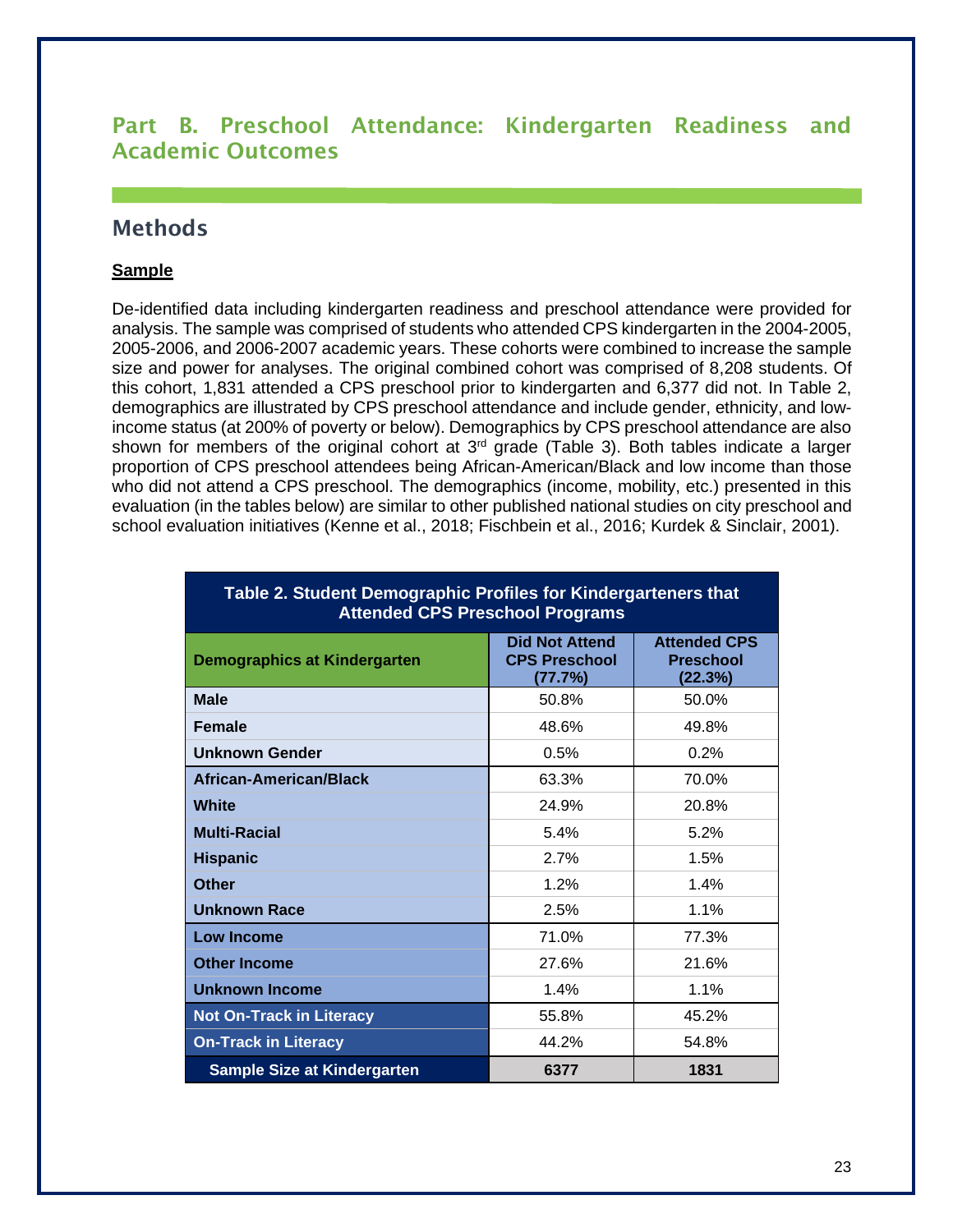| <b>CPS Preschool Programs</b>   |                                                          |                                                    |  |  |  |
|---------------------------------|----------------------------------------------------------|----------------------------------------------------|--|--|--|
| <b>Demographics at Grade 3</b>  | <b>Did Not Attend</b><br><b>CPS Preschool</b><br>(76.8%) | <b>Attended CPS</b><br><b>Preschool</b><br>(23.2%) |  |  |  |
| <b>Male</b>                     | 50.6%                                                    | 49.6%                                              |  |  |  |
| Female                          | 49.0%                                                    | 50.4%                                              |  |  |  |
| Unknown Gender                  | 0.4%                                                     | 0.0%                                               |  |  |  |
| <b>African-American/Black</b>   | 67.2%                                                    | 71.1%                                              |  |  |  |
| <b>White</b>                    | 22.9%                                                    | 20.9%                                              |  |  |  |
| <b>Multi-Racial</b>             | 5.3%                                                     | 4.6%                                               |  |  |  |
| <b>Hispanic</b>                 | 2.5%                                                     | 1.5%                                               |  |  |  |
| <b>Other</b>                    | 0.9%                                                     | 1.4%                                               |  |  |  |
| <b>Unknown Race</b>             | 1.1%                                                     | 0.5%                                               |  |  |  |
| <b>Low Income</b>               | 71.6%                                                    | 77.1%                                              |  |  |  |
| <b>Other Income</b>             | 27.2%                                                    | 21.9%                                              |  |  |  |
| <b>Unknown Income</b>           | 1.2%                                                     | 1.0%                                               |  |  |  |
| <b>Not On-Track in Literacy</b> | 55.5%                                                    | 44.9%                                              |  |  |  |
| <b>On-Track in Literacy</b>     | 44.5%                                                    | 55.1%                                              |  |  |  |
| <b>Sample Size at Grade 3</b>   | 4223                                                     | 1278                                               |  |  |  |

#### **Table 3. Student Demographic Profiles for 3 rd Graders who Attended CPS Preschool Programs**

#### **Measures**

#### **Kindergarten Readiness**

During Academic Years 2004-05, 2005-06, and 2006-07, CPS administered the Kindergarten Readiness Assessment – Literacy (KRA-L) Test, the state screener for assessing literacy skills and academic readiness in kindergarten children. The KRA-L is a 25-item assessment on which children can achieve a maximum of 29 points. The KRA-L domains are as follows: Answering Questions - Number Correct (Items 1-3), Sentence Repetition - Number Correct (Items 4-7), Rhyming and Identification - Number Correct (Items 8-14), Rhyming Production - Number Correct (Items 15-19), Letter Identification - Number Correct (Items 20-21), and Initial Sounds - Percent Correct (Items 22-25).

The KRA-L can be grouped by a cut-off score of 19 points or higher as being "on-track." This cutoff score was established based on state-level mean scores on the KRA-L from the 2005-06 year and literature citing expected competencies on literacy and school readiness measures (Ohio Department of Education, 2005; Kurdek & Sinclair, 2001). For this evaluation, students who were "on-track" are considered ready for kindergarten. The KRA-L can also be divided into achievement bands. For this evaluation, students scoring in Band 3 (Assess for enriched instruction; 24-29 points) were compared to students and students scoring in Band 1 (Assess broadly for intense instruction; 0-13 points) and Band 2 (Assess for targeted instruction; 14-23 points).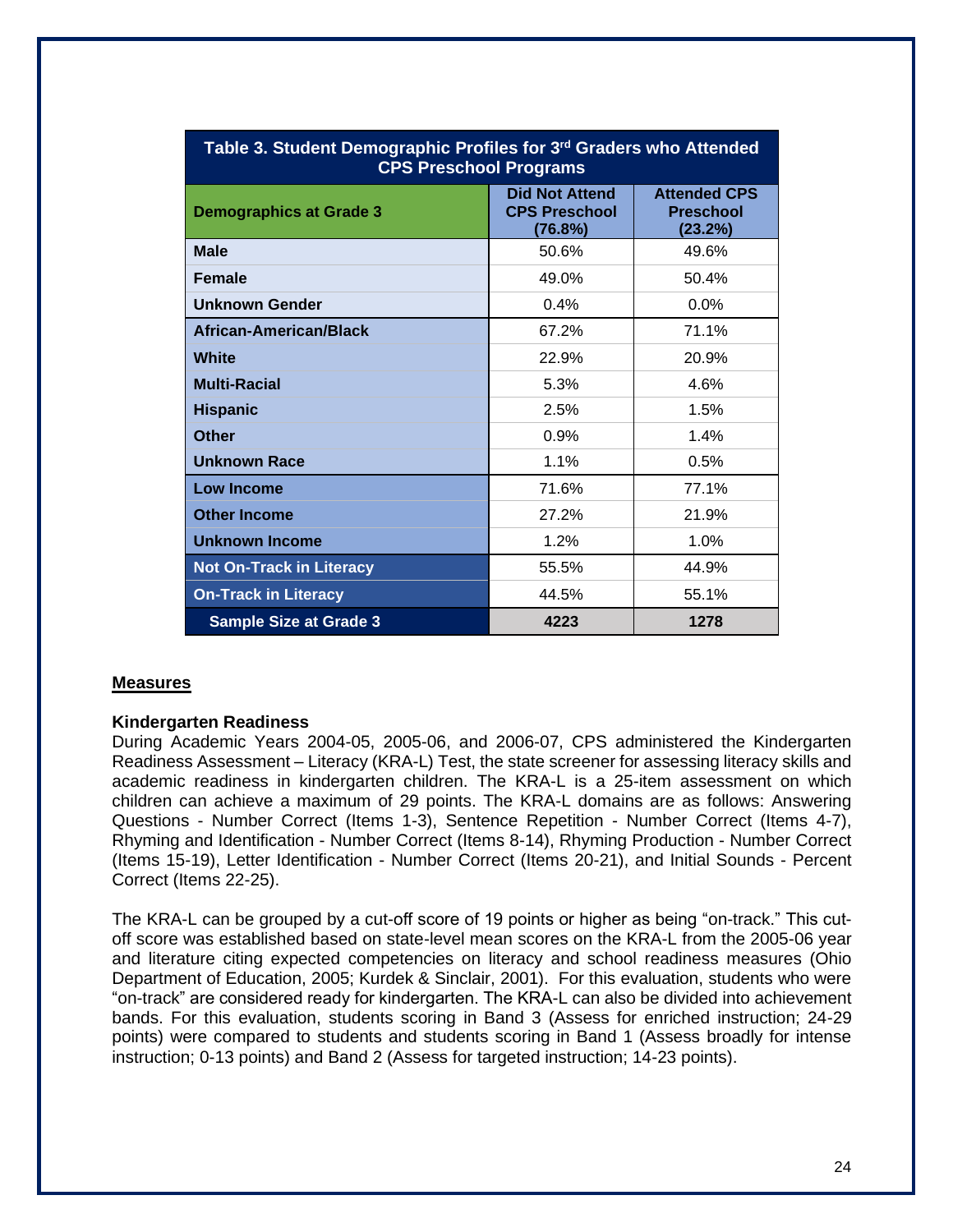#### **Preschool Attendance**

Preschool attendance was measured by number of years enrolled as well as days that each student was absent while enrolled in each academic year. If a student enrolled in multiple years of CPS preschool, attendance was calculated for their most recent year of attendance prior to kindergarten. Students were considered chronically absent if they missed 18 or more days during an academic year. Students were considered to have attended regularly if they missed less than 18 days during an academic year. Data included in the "Did Not attend" CPS preschool category come from students with no documented CPS preschool or Head Start attendance but may include undocumented preschool attendance, home schooling, and no preschool attendance.

#### **Income**

Free/Reduced lunch status was used as a proxy for income. Students who were eligible for free/reduced lunch are included in the "low income" group and students who paid for their lunch were included in the "other income" group.

#### **Third Grade Reading and Math Achievement**

Cincinnati Public Schools (CPS) administered the Ohio Achievement Test (OAT) to assess children enrolled in 3<sup>rd</sup> grade from 2004-05 to 2012-13. Students were given Ohio proficiency-based assessments in reading and mathematics**.** Each assessment involved both multiple-choice and open-ended items. Five designations have been adopted for each child's performance by the state of Ohio for the Grade 3 Math and Reading Achievement Tests. The levels for scaled scores are (a) Advanced 432 and above, (b) Accelerated 415-431, (c) Proficient 400-414, (d) Basic 385-399, and (e) Limited 0-384 (Ohio Department of Education, 2005). For this evaluation, students whose scaled scores placed them in the proficient, accelerated, or advanced categories are considered "proficient" and those students whose scaled scores placed them in basic or limited categories are considered "not proficient." If a student had multiple test scores, the highest score was selected for analysis.

#### **Data Analyses**

The data for this project came from the 2004-2005, 2005-2006, and 2006-2007 graduating classes of students who took the Kindergarten Readiness Assessment-Literacy (KRA-L). These groups were combined to allow for a more comprehensive analysis and for more power in the analyses. Descriptive and inferential analyses were performed. Data were analyzed using logistic regression producing odds ratios and 95% confidence intervals or *t*-tests. All Odds Ratios have been converted to risk ratios for ease and accuracy of interpretation. All reported outcomes are statistically significant at an alpha level greater than 0.05. Outcomes are presented comparing students who were "on-track" (19-29 points) to students who were "not on-track" (0-18 points) as well as comparing students scoring in Band 3 (Assess for enriched instruction; 24-29 points) to students scoring in Band 1 (Assess broadly for intense instruction; 0-13 points) and Band 2 (Assess for targeted instruction; 14-23 points).

### <span id="page-24-0"></span>Preschool Attendance and Kindergarten Achievement

CPS preschool attendance was predictive of kindergarten readiness. Of students who attended a CPS preschool, 54.8% were on-track compared to 44.1% of students who did not attend a CPS preschool. Students who attended preschool were **53% more likely** to score "on-track" on the Kindergarten Readiness Assessment – Literacy (KRA-L) compared to students who did not attend preschool (Figure 29).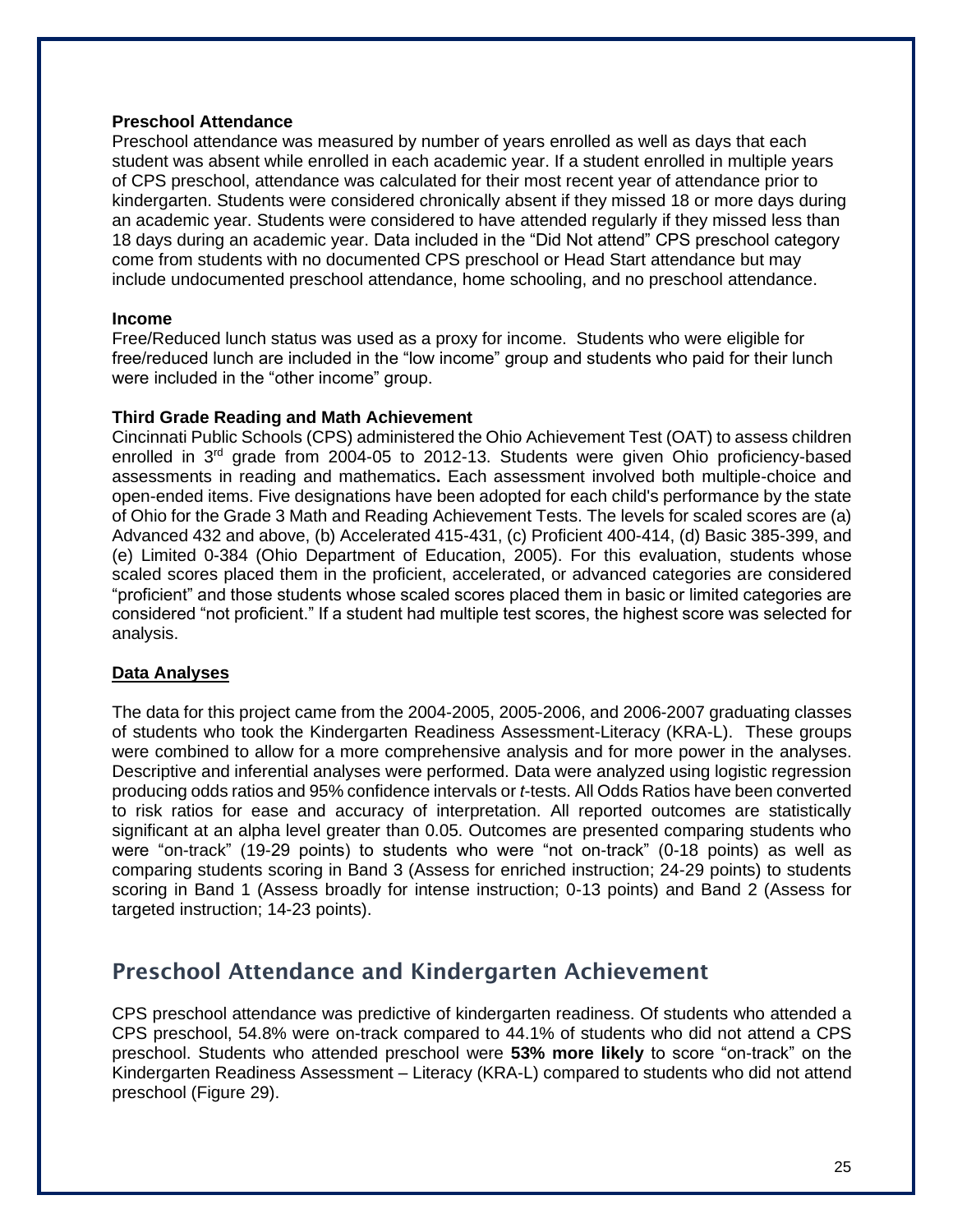

Dosage had an impact on KRA-L performance both in the years of CPS preschool enrollment and in the number of absences. Figure 30 shows that students with two years of CPS preschool (58.5%) performed better on the KRA-L than those with 1 year (52.2%) and those with no CPS preschool (44.1%). Students with 2 years of preschool attendance were **79% more likely** to score "on-track" on the KRA-L compared to students without preschool attendance. Students with 2 years of preschool attendance were **29% more likely** to score "on-track" on the KRA-L compared to students with only 1 year of preschool attendance.



**Figure 30. Percent On-Track by CPS Preschool Dosage**

Preschool attendance also had an impact on kindergarten readiness with only 35.1% of chronically absent students (less than 90% attendance) on-track compared to 57.4% of students who regularly attended a CPS preschool prior to kindergarten (Figure 31). Children who attended preschool regularly (90% or more days) were **149% more likely** to be ready for kindergarten compared to children who were chronically absent.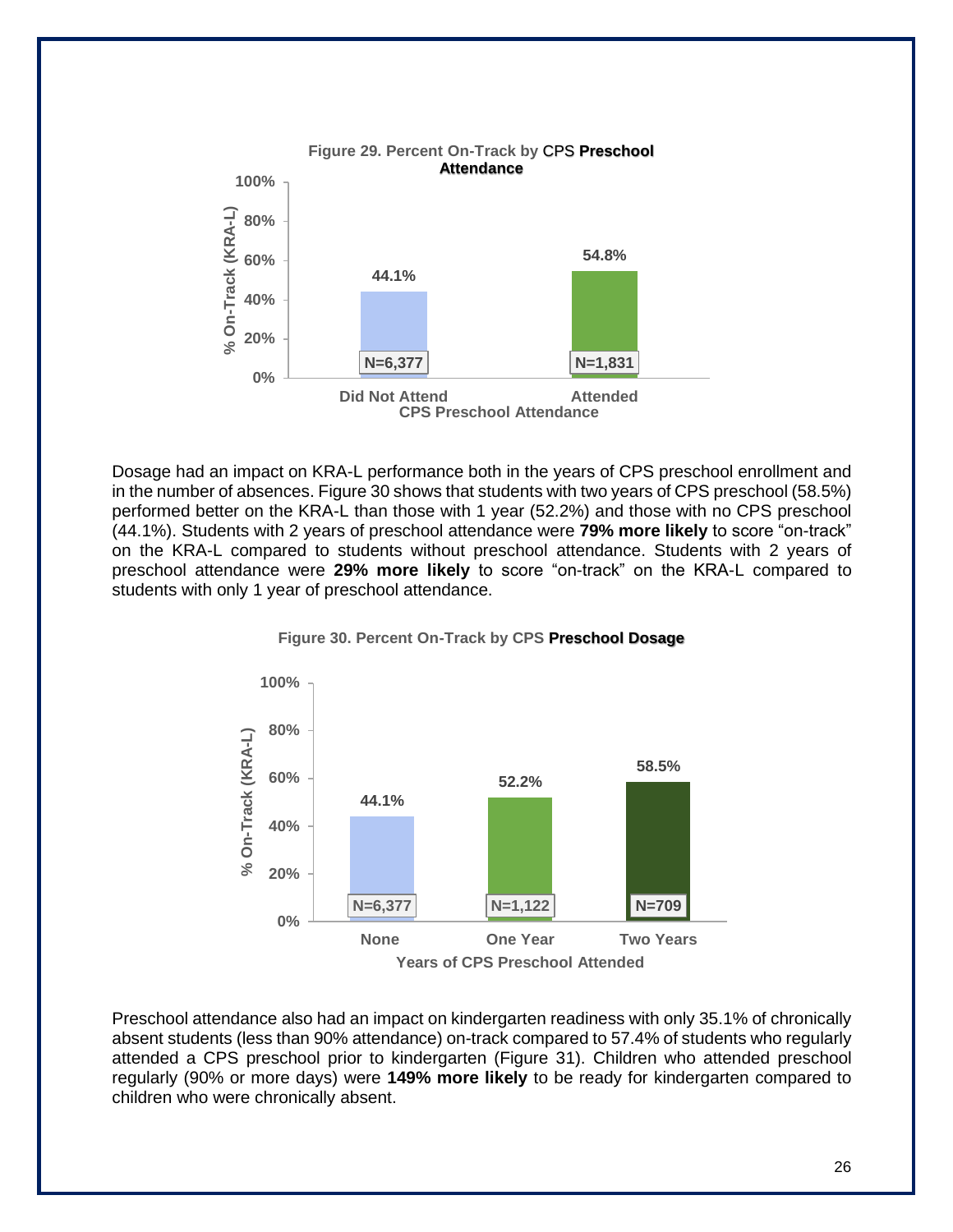

Income and demographic factors were assessed to determine their impact on KRA-L performance. Relationships can be seen within race, and family income (i.e., low income status). Figure 32 shows that students with low income status were much less frequently on-track (38.9%) compared to those with paid lunch status (67.6%). Regarding differences in performance by race, Hispanics (23.5%) and African-Americans scored on-track less frequently compared to white (60.7%), multi-racial (56.2%), and other (62.1%) races (Figure 33).

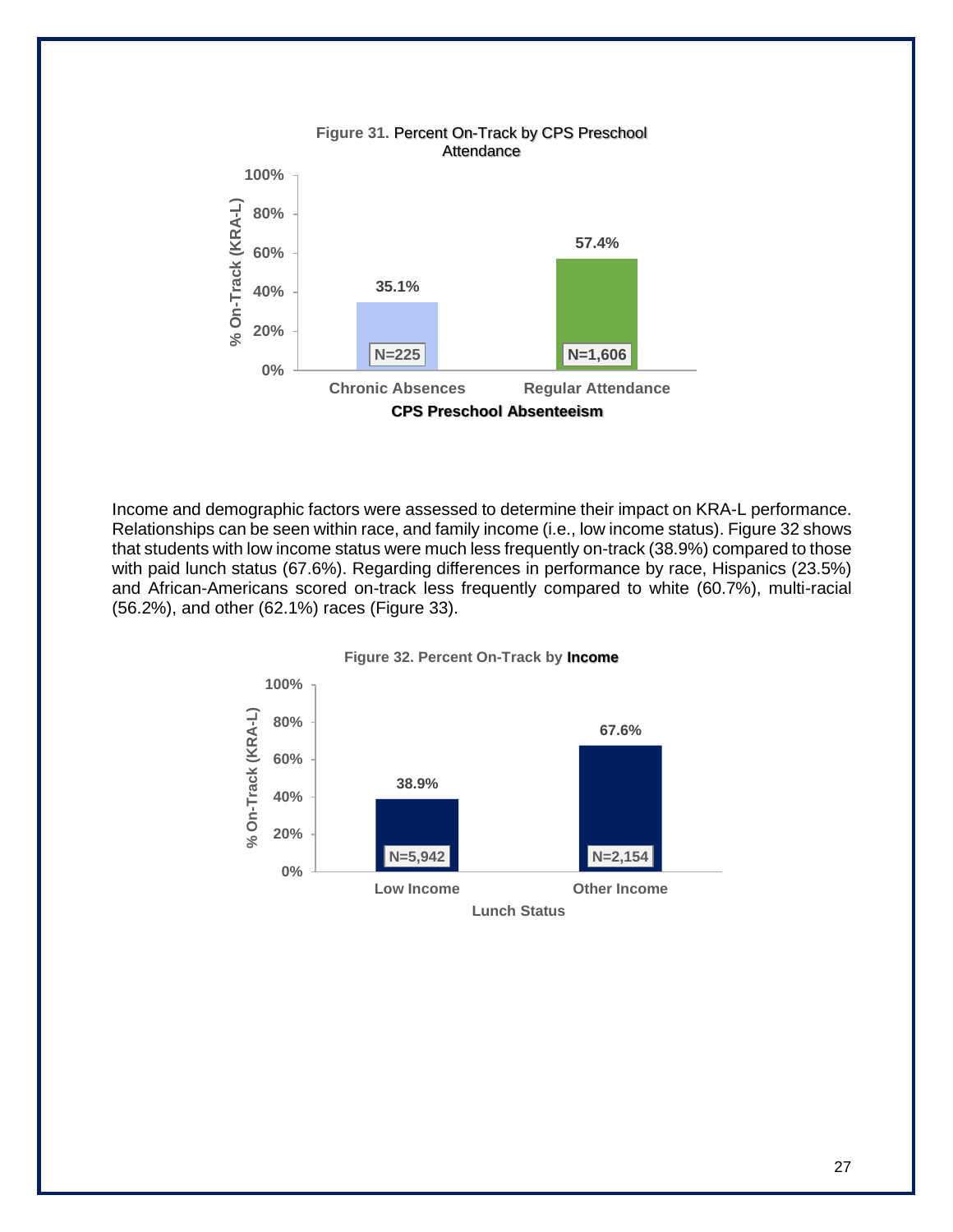

CPS preschool attendance had a differential impact on low income and African-American/Black children. Low income children who attended preschool were **74% more likely** to score "on-track" on the KRA-L compared to low income children who did not attend preschool so that almost half of low-income children who attended preschool were also ready for kindergarten (Figure 34). African-American/Black children who attended preschool were **66% more likely** to score "on-track" on the KRA-L compared to black children who did not attend preschool, so that over 50% of black children who attended preschool were ready for kindergarten (Figure 35).



### <span id="page-27-0"></span>Preschool Attendance and 3rd Grade Achievement

Preschool attendance positively related to 3<sup>rd</sup> grade academic achievement. CPS preschool dosage was a significant factor as 69.6% of  $3<sup>rd</sup>$  graders who attended preschool for 2 years were proficient on the 3<sup>rd</sup> grade Reading Ohio Achievement Test (OAT) compared to only 62.4% of those who did not attend preschool (Figure 36). Also, students who attended preschool on a regular basis were **58% more likely** to score proficient on the 3rd grade Reading OAT compared to students who were chronically absent (Figure 37).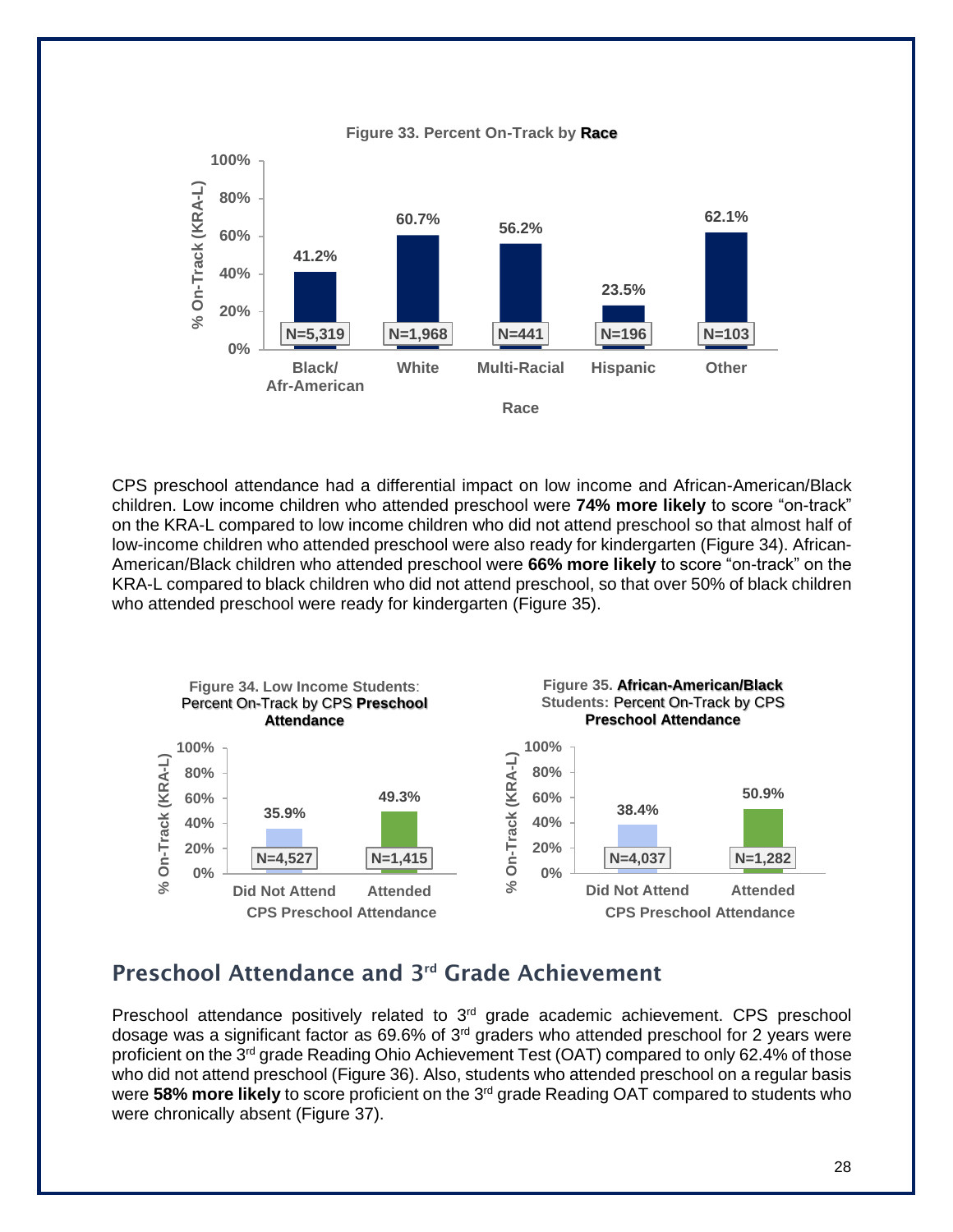

### <span id="page-28-0"></span>Key Findings: Preschool Attendance and Academic Outcomes

- 1. **Preschool Attendance Supports Kindergarten Readiness:** Preschool attendance significantly increases children's kindergarten readiness on the KRA-L. Children who attended preschool were 53% more likely to be measured as on-track for kindergarten on the KRA-L (54.8% on-track) compared to those who did not attend preschool (44.2% ontrack).
- 2. **Daily Attendance is Important to Learning and Kindergarten Readiness:** Preschool attendance is critical to improving kindergarten readiness. Children who attend more days (>90% of days) during a school year were significantly more ready for kindergarten (KRA-L). Those with regular attendance were 149% more likely to be on-track for kindergarten (57.4% ready) compared to 35.1% ready for those with chronic absenteeism (<90% attendance).
- 3. **More Years of Preschool Benefits Children:** Children with more years of preschool are more ready for kindergarten (KRA-L). Only 44.1% of children were on-track for readiness in kindergarten with no preschool, whereas 58.5% of children with two (2) years of preschool were on-track for kindergarten, and 52.2% of children with one (1) year of preschool were on-track for kindergarten.
- 4. **Low Income and African/Black Students Especially Benefit from Preschool**: Low income students who attended preschool were 74% more likely to score on-track on the KRA-L compared to their peers who did not attend preschool. African-American students who attended preschool were 66% more likely to score on-track on the KRA-L compared to their peers who did not attend preschool.
- 5. **Preschool Benefits Children Through 3rd Grade**: The benefits of preschool were sustained through  $3<sup>rd</sup>$  grade, with children who attended two years of preschool showing higher 3<sup>rd</sup> grade reading achievement scores compared to children who did not attend preschool. Children who attended preschool regularly (>90% attendance) showed higher 3<sup>rd</sup> grade reading scores compared to those who did not attend regularly (<90% attendance).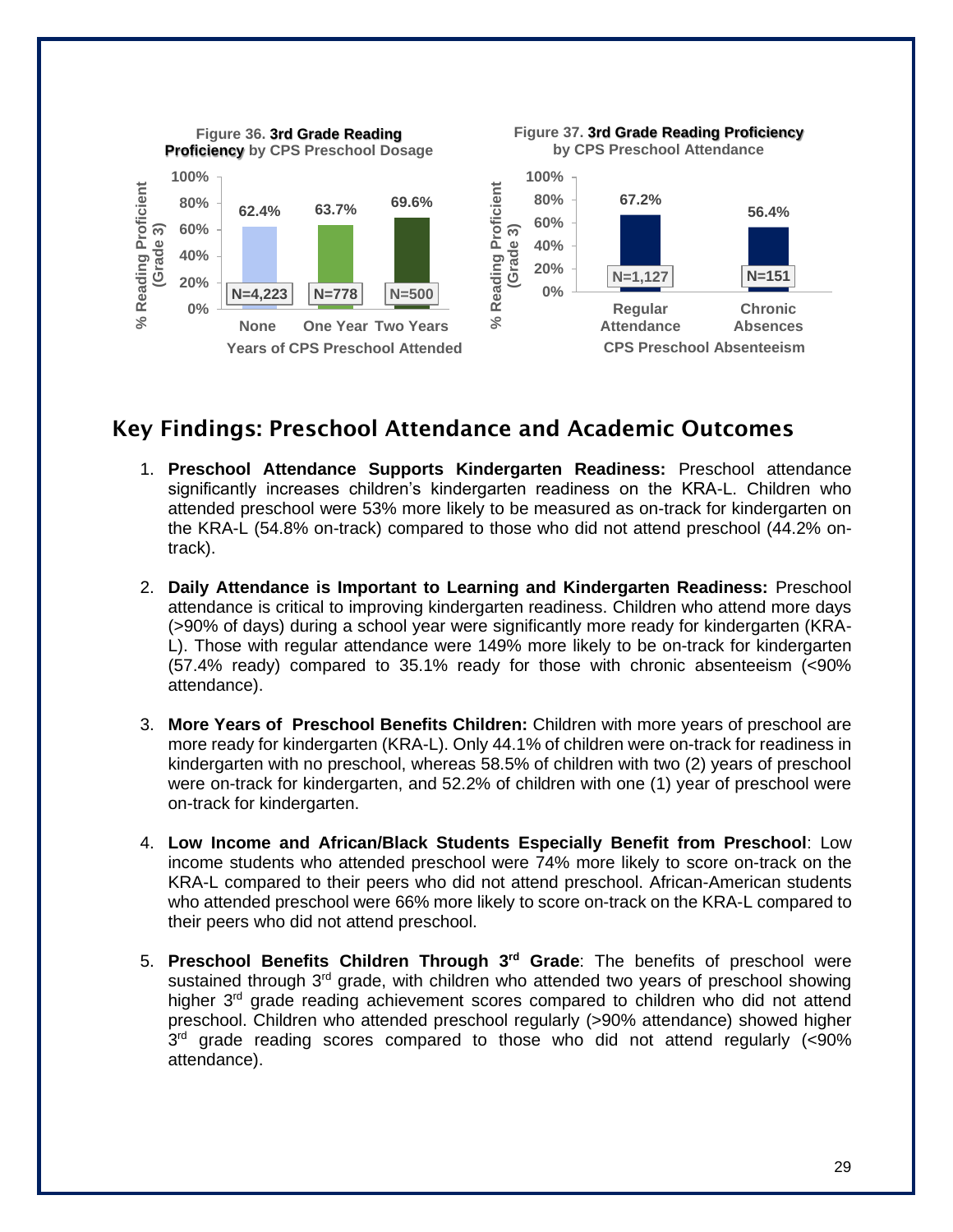6. **Expand Knowledge and Understanding Through Evaluation and Research**: Due to attrition, the small sample of preschool children, and other limitations, analyses could not be run reliably to test effects beyond  $3<sup>rd</sup>$  grade. Future evaluation and research that include additional student, family, and academic variables will provide an enhanced understanding of the link between preschool attendance, kindergarten readiness and long-term academic success.

# <span id="page-29-0"></span>Overall Learnings and Opportunities

- 1. *Enrollment and Regular Attendance in a High Quality Preschool Matters*
	- An important step to ensuring that children are ready for kindergarten is to enroll them in a high quality preschool.
	- Low income children especially benefit from preschool as they are more likely to show the benefits of preschool compared to their peers who did not go to preschool especially through 3rd grade.
	- Children who attend 2 years of preschool (vs one year or not at all) are more likely to be ready for kindergarten.
	- Children who attend preschool regularly have increased kindergarten readiness compared to those who are chronically absent.
- 2. *Readiness for Kindergarten is Fundamental for Academic Success*
	- Students who attended preschool were more ready for kindergarten.
	- Kindergarten readiness is linked to a number of academic outcomes including better performance on 3<sup>rd</sup> and 8<sup>th</sup> grade State Math and Reading tests, higher ACT scores, more high school credits earned, and four-year graduation.
	- Low income and African-American/Black students especially benefit from being ready for kindergarten.
	- Individualized assessment and instruction may be key to ensuring that students' needs are identified early and that students make progress academically and socially.
- <span id="page-29-1"></span>3. *Supporting Every Student is Important to Closing Performance Gaps* 
	- Performance gaps exist for some students. Educational support and opportunities can provide enrichment opportunities and resources for students and families when needed.
	- Providing students with learning supports in the classroom and during out-of-school time have been shown to benefit children.
	- Teachers and parents play an important role in identifying areas of strengths and opportunities for students and providing them with consistent encouragement.
	- Data-driven strategies are important to implementing best practices and applying these approaches to real world classroom settings.
	- Planning among teachers, staff and leadership can ensure that supporting every student from preschool through high school graduation continues to be a priority.